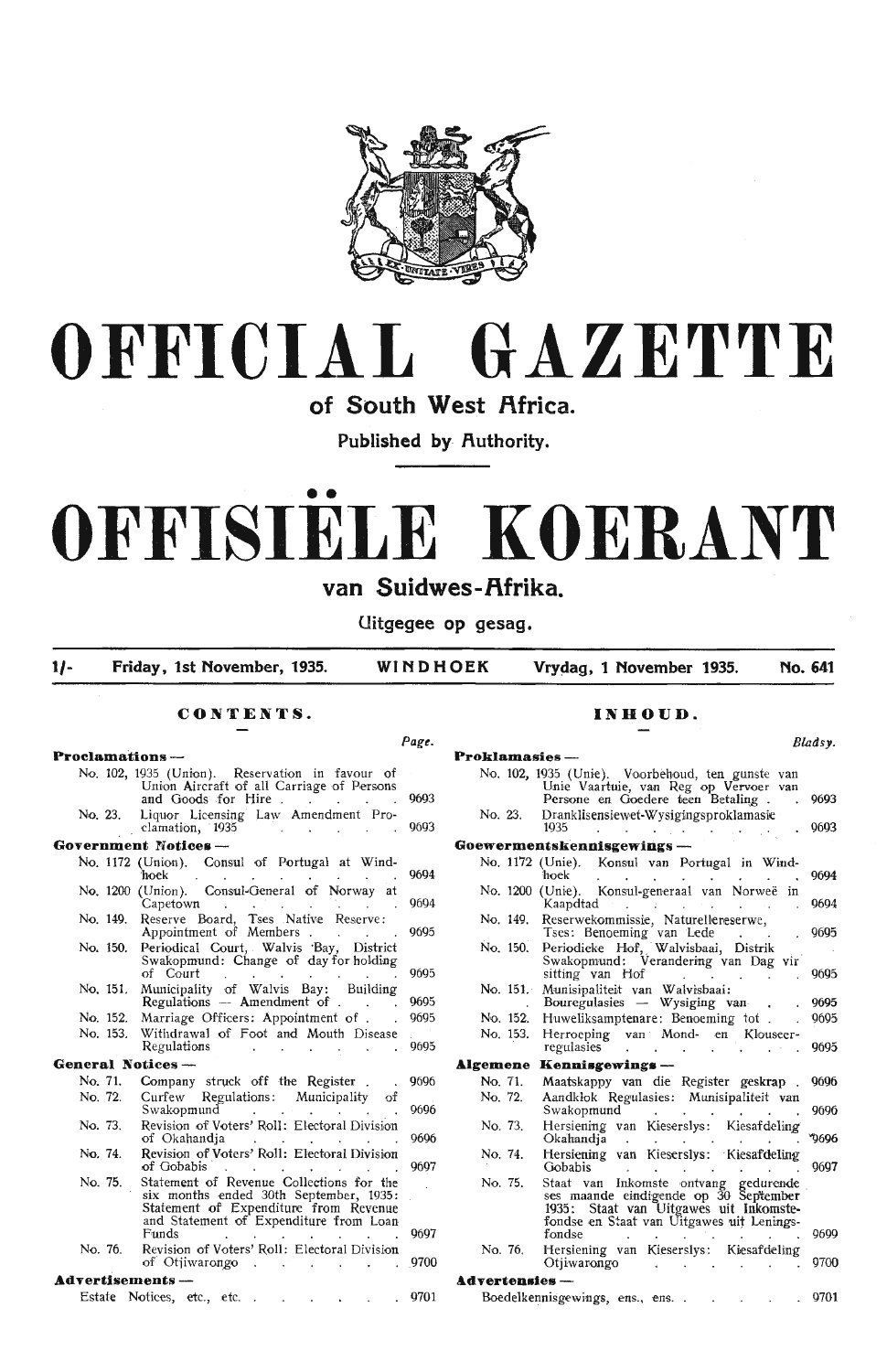#### **PROCLAMATION**

BY LIEUTENANT-COLONEL HIS EXCELLENCY THE RIGHT HONOURABLE THE EARL OF CLARENDON, A MEMBER OF HIS MAJESTY'S MOST HONOURABLE PRIVY COUNCIL, KNIGHT GRAND CROSS OF THE MOST DISTINGUISHED ORDER OF SAINT .MICHAEL AND SAINT GEORGE, GOVERNOR-GENERAL AND COMMANDER-IN-CHIEF IN AND OVER THE UNION OF SOUTH **AFRICA.** 

No. 102, 1935 (Union).]

Under and by virtue of the powers vested in me by sub-section (a) of section *two* of the Aviation Act of 1923 (No. 16 of 1923), I do hereby proclaim, declare and make known that the Union of South Africa, in terms of Article 16 of the International Air Convention, reserves in favour of Union aircraft all carriage of persons and goods for hire between any two points within its territory, including the<br>mandated territory of South West Africa.

#### GOD SAVE THE KING.

Given under my Hand and the Great Seal of the Union of South Africa at Capetown this Seventeenth day of May, One thousand Nine hundred and Thirty-five.

CLARENDON,

Governor-General.

By Command of His Excellency the Govemor-Oeneral-in-Council. 0. PIROW.

#### **PROCLAMATION**

#### **By** HIS · HONOUR DAVID GIDEON CONRADIE, ADMINISTRATOR OF SOUTH WEST AFRICA.

No. 23 of 1935.]

WHEREAS it is desirable further to amend the law relating to the sale and control of intoxicating liquor;

NOW THEREFORE, under and \_by virtue of the powers in me vested, I do hereby proclaim, declare and make known<br>as follows:-

1. In this Proclamation the expression "the principal law" means the Liquor Licensing Proclamation, 1920 (Proclamation No\_ 6 .of 1920), as amended by the Liquor Licensing Amendment Proclamation, 1920 (Proclamation No. 71 of 1920), the Liquor Licensing Further Amendment Proclamation, 1921 (Proclamation No. 48 of 1921), the Liquor Licensing Proclamation Further Amendment Proclamation, 1923 (Proclamation No. 7 of 1923), the Liquor Licensing Amendment Further Amendment Proclamation, 1923 (Pro-<br>clamation No. 27 of 1923), the Liquor Licensing Further Amendment Proclamation, 1924 (Proclamation No. 18 of 1924), the Liquor Licensing Amendment Further Amendment Pro-<br>clamation, 1924 (Proclamation No. 25 of 1924), the Liquor<br>Licensing Law Amendment Ordinance, 1927 (Ordinance No. 3 of 1927), the Liquor Licensing Law Further Amendment Ordinance, 1931 (Ordinance No. 7 of 1931), the Liquor Licensing Law Amendment Proclamation, 1931 (Proclamation No. 32<br>of 1931), the Liquor Licensing Law Amendment Ordinance, 1932 (Ordinance No. 9 of 1932), and the Liquor Licensing Law Amendment Proclamation, 1933 (Proclamation No. 20 of 1933).

2. Section *ninety-five* of the principal law is hereby amended by the insertion of the words "for personal con-<br>sumption only" after the words "such liquor" contained therein.

#### **PROKLAMASIE**

VAN LUITENANT-KOLONEL SY EKSELLENSIE DIE HOOGEDELAOBARE DIE GRAAF VAN CLARENDON, LID VAN DIE MEES EERVOLLE GEHEIME RAAD **VAN**  SY MAJESTEIT, GROOTKRUISRIDDER VAN DIE MEES -ONDERSKEIE ORDE VAN SAINT MICHIEL EN SAINT GEORGE, OOEWERNEUR-GENERAAL EN OPPERBE VELHEBBER IN EN OOR DIE UNIE VAN SUID-**AFRIKA.** 

## No. 102, 1935 (Unie).]

. Kragtens en ingevolge die bevoegdheid my verleen **by**  subartikel (a) van artikel twee van die "Luchtvaartwet, 1923" (No. 16 van 1923), proklameer, verklaar en maak ek<br>hierby bekend dat die Unie van Suid-Afrika, ooreenkomstig artikel 16 van die Internasionale Lugvaartkonvensie, die reg<br>op die vervoer van persone en goedere teen betaling tussen enige twee punte binne sy gebied met inbegrip van die mandaat-gebied Suidwes-Afrika, ten gunste van Unievaartuie voorbehou.

#### **GOD BEHOEDE DIE KONING.**

Oegee onder my Hand en die Orootseël van die Unie van Suid-Afrika te Kaapstad, op hede die Sewentiende dag van Mei Eenduisend Negehonderd Vyf-en-dertig.

#### CLARENDON,

Goewerneur-generaal.

Op las van Sy Eksellensie die Ooewemeur-generaal-in-rade.

0. PIROW.

#### PROKLAMASIE

#### VAN SY EDELE DAVID GIDEON CONRADfE, ADMINISTRATEUR VAN SUIDWES-AFRIKA.

#### No. 23 van 1935.]

NADEMAAL dit wenslik is om die wet met betrekking tot die verkoop en kontrole van bedwelmende drank verder te wysig;

SO IS DIT dat ek, ingevolge en .kragtens die bevoegdheid my verleen, hiermee proklameer, verklaar en bekend maak as volg:-

1. In hierdie Proklamasie beteken die uitdrukking "die hoofwet" die "Drank Licentie Proclamatie, 1920" (Proklamasie No. 6 van 1920), soos gewysig deur die "Dranklicentie Wijzigings Proklamatie 1920" (Proklamasie No. 71 van 1920), "De Drank Licentie Verdere Wijziging Proklamatie 1921" (Proklamasie No. 48 van 1921), "De Dranklicentie Proklamatie Verdere Wijziging Proklamatie 1923" (Proklamasie No. 7 van 1923), "De Dranklicentie Wijziging Verdere Wijzigings-<br>proklamatie 1923" (Proklamasie No. 27 van 1923), "De Dranklicentie Verdere Wijzigingsproklamatie, 1924" (Proklamasie No. 18 van 1924), "De Dranklicentie Wijziging Verdere Wijzigingsproklamatie 1924" (Proklamasie No. 25 van 1924), die Dranklisensiewet-Wysigingsordonnansie 1927 (Ordonnansie No. 3 van 1927), die Dranklisensiewet Verder Wysigingsordonnansie 1931 ,(Ordonnansie No. 7 van 1931), die Wysigingspro-<br>klamasie van 1931 betreffende die Dranklisensiewet (Proklamasie No. 32 van 1931), die Dranklisensiewet-Wysigings-Ordonnansie 1932 (Ordonnansie No. 9 van 1932), en die Dranklisensie-Wet Wysigingsproklamasie 1933 (Proklamasie No. 20 van 1933).

2. Artikel *vyf-en-neëntig* van die hoofwet word hier-<br>mee gewysig deur die invoeging van die woorde "slegs vir persoonlike verbruik" na die woorde "te eeniger tijd drank" wat daarin bevat is.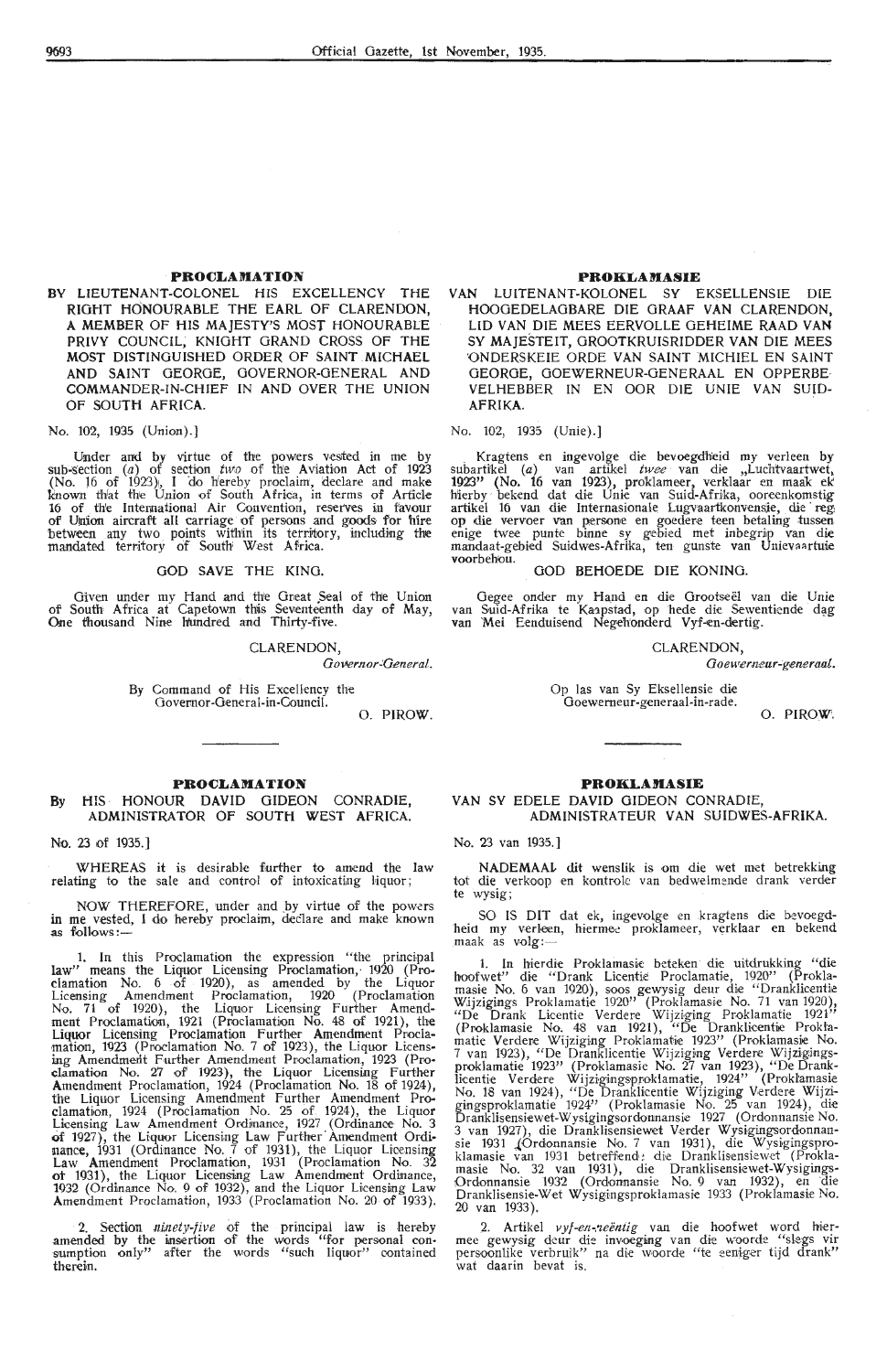3. "The Second Schedule to the principal law is hereby **jmended:-**

- (a) By the insertion of the words "or consumed" after the words **"ln** .addition on all liquor sold" 1n the second line of paragraph 2 thereof;
- (b) By the insertion of the words "or consumption" after the words "on the sale", at the beginning of subparagraph (a) of paragraph 2 thereof;
- (c) By the insertion of the words "or consumption" after the words "on the sale" at the beginning of subparagraph (b) of paragraph 2 thereof;
- (d) By the insertion of the words "or consumption" after the words "on the sale" at the beginning of subparagraph (c) of paragraph 2 thereof;
- (e) By the insertion of the words "or consumed" after the words "In addition on all liquor sold" in the second line of paragraph 5 thereof;
- (f) By the insertion of the words "or consumption" after the words "on the sale" at the beginning of sub-<br>paragraph (a) of paragraph 5 thereof;
- (g) By the insertion of the words "or consumption" after the words "on the sale" at the beginning of sub• paragraph (b) of paragraph 5 thereof;
- (h) By the insertion of the words "or consumption" after the words "on the sale" at the beginning of subparagraph (c) of paragraph 5 thereof.

4. Sub-section (3) of section *nine* of the Liquor Licensing Law Amendment Ordinance, 1927 (Ordinance No. 3 of 1927), as amended by section *tw* of the Liquor Licensing Law Further Amendment Ordinance, 1931 (Ordinance No. 7 of 1931), and the Liquor Licensing Law Amendment Ordinance, 1932 (Ordinance No. 9 of 1932), is hereby further amended by the insertion of the words "or consumed" after the words "on all beer sold", and after the words "on all other light liquor sold" occurring therein.

5. This Proclamation may be cited as the Liquor Licens- ing Law Amendment Proclamation, 1935, and shall be read as one with the principal law.

#### GOD SAVE THE KING.

Given under my hand and seal at Windhoek, this 23rd day of October, 1935. **D. G. CONRADIE,** 

*Administrator,* 

3. Die Tweede Bylae van die hoofwet word hiermee gewysig:-

- (a) Deur invoeging van die woorde "of verbruik" na die woorde "op alle drank verkocht" in die derde lyn van paragraaf 2 daarvan;
- (b) Deur invoeging van die woorde "of verbruik" na die woorde "op verkoop" by die begin van sub-paragraaf  $\frac{1}{2}$  van  $\frac{1}{2}$  baragraaf 2 daarvan;
- (c) Deur invoeging van die woorde "of verbruik" na die woorde "op verkoop" by die begin van sub-paragraaf (b) van paragraaf 2 daarvan;
- (d) Deur invoeging van die woorde "of verbruik" na die woorde "op verkoop" by die begin van sub-paragraaf (c) van paragraaf 2 daarvan;
- (e) Deur invoeging van die woorde "of verbruik" na die woorde "op alle drank verkocht" in die tweede lyn van paragraaf 5 daarvan;
- (f) Deur invoeging van die woorde "of verbruik" na die woorde "op verkoop" by die begin van sub-paragraaf (a) v\_an para\_graaf 5 daarvan;
- (g) Deur invoeging van die woorde "of verbruik" na die woorde "op verkoop" by die begin van sub-paragraaf  $(b)$  van paragraaf 5 daarvan;
- (h) Deur invoeging van die woorde "of verbruik" na die woorde "op verkoop" by die begin van sub-paragraaf (c) van paragraaf 5 daarvan.

4. Sub-Artikel (3) van Artikel *nege* van die Dranklisen-<br>siewet-Wysigingsordonnansie 1927 (Ordonnansie No. 3 van siewet-Wysigingsordonnansie 1927 (Ordonnansie No. 3 van 1927), soos gewysig deur artikel *twee* van die Dranklisensiewet Verder Wysigingsordonnansie 1931 (Ordonnansie No. 7 van 1931 ), en di-e Dran:k)isensi,ewet-Wysigungsordonnansie 1932 (Ordonnansie No. 9 van 1932) word hiermee verder gewysig deur invoeging van die woorde "of verbruik" na die woorde "op al<br>"op al die bier wat verkoop" en na die woorde "op al die ander ligte drank verkoop", wat daarin voorkom.

5. Hierdie Proklamasie kan aangehaal word as die Dranklisensiewet-Wysigingsproklamasie 1935, en moet as een met die hoofwet gelees word.

## GOD BEHOEDE DIE **KONING.**

Gegee onder my hand en seël te Windhoek op hierdie<br>23ste dag van Oktober, 1935.

D. G. CONRADIE *Administrateur.* 

# **Government Notices.**

The following Government Notices are published for general information.

> F. P. COURTNEY CLARKE *Secretary for South West Africa.*

Office of the Administrator<br>Windhoek.

No. 1172 (Union).] [ 16th August, 1935. No. 1172 (Unie). J [ 16 Augustus 1935.

His Excellency the Governor-General has been pleased to approve of the grant of provisional recognition to Mr. Francisco Paes de Sande e Castro as Consul of Portugal at Windh'oek'.

No. 1200 (Union).] [16th August. 1935. No. 1200 (Unie).] [ 16 Augustus 1935.

His Excellency the Governor-General has been pleased to approve of the grant of provisional recognition to Mr.<br>Torbjörn Leopold Seippel as Consul-General of Norway at Capetown for the Union of Soutlt Africa and the Mandated 'Territory of South; West Africa.

# **Goewermenfskennisgewings.**

Die volgende Goewermentskennisgewings word vir algegemene informasie gepubliseer.

> F. P. COURTNEY CLARKE *Sekretaris vir S11-idwes-Afrika.*

Kantoor van die Administrateur, Windhoek,

Dit het Sy Eksellensie die Goewerneur-generaal behaag om sy goedkeuring te hieg aan 'die voorlopige erkenning<br>van mnr. Francisco Paes de Sande e Castro as Konsul 'van<br>Portugal in Windhoek.

Dit het Sy Eksellensie die Goewerneur-generaal behaag om sy goedkeuring te heg aan die voorlopige erkenning van mnr. Torbjörn Leopold Seippel as Konsul-generaal van Norweë in Kaapstad vir die Unie van Suid-Afrika en 'die Mandaatgebied Suidwes-Afrika.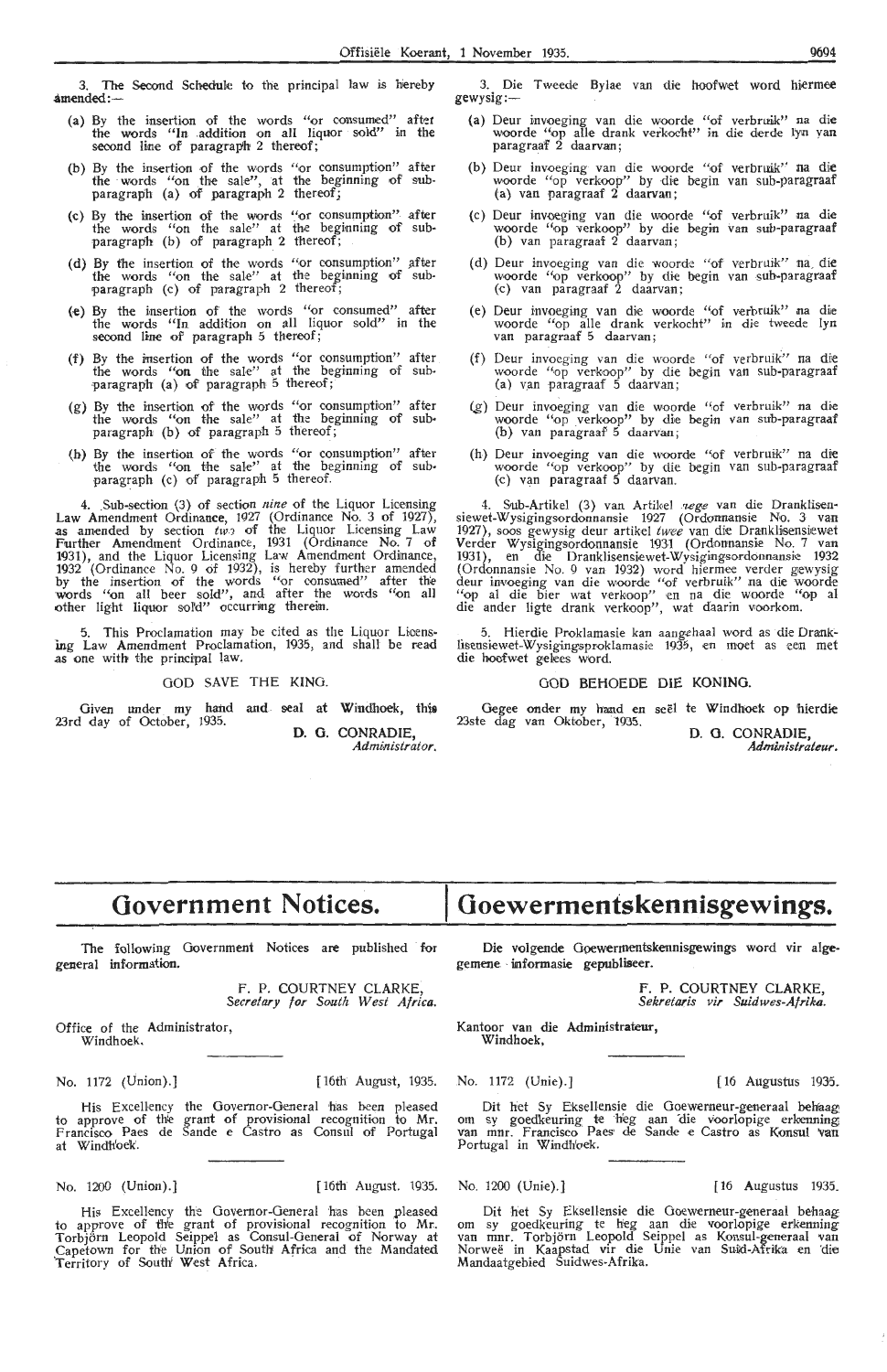RESERVE BOARD: TSES NATIVE RESERVE.

The Administrator has been pleased, in terms of Section four of the Native Reserves Trust Funds Administration Proclamation No. 9 of 1924, to appoint the following persons as members of the Reserve Board for the Tses Native Reserve in the District of Keetmanshoop :-

ALPHEUS KREAH (Headman) vice Gideon Matundu,

SALETIEL KIDETU vice Elifas Karisengo, resigned.

JONAS KAROSE vice Ludwig Heatambaku, resigned.

GOTTLIEB KATCITUNDU vice Jacobus Appolos, resigned.

No. 150.J [26th October, 1935. No. 150.] [26 Oktober 1935.

#### PERIODICAL COURT, WALVIS BAY

The Administrator has approved of the holding of the Periodical Court at Walvis Bay in the District of Swakopmund on Tuesday and Thursday of each week, with effect **from** the 5th November, 1935.

Government Notice No. 204 dated the 9th December **1927,** is hereby cancelled.

No. 151.] [28th October, 1935. No. 151.] [28 Oktober 1935.

# MUNICIPALITY OF WALVIS BAY. BUILDING REGULATIONS.

It is hereby notified for general information that the Administrator has been pleased in terms of sub-section (2) of section *twenty* of the Municipal Proclamation, 1920 (Proclamation No. 22 of 1920), as amended by section eighty-two of the Municipal Amendment Proclamation, 1922 (Proctama**tion** No. 1 of 1922), to approve of the subjoined Building Regulation framed by the Walvis Bay Municipal Council, as additional to the regulations published under Government Notice No. 7 of the 2nd January, 1932, and Government Notice No. 74 of the 11th June, 1934, and to be read as one **with** the said regulations:-

"34. Regulation No. 15 is hereby amended by the addition of the following paragraph at the end thereof:

"This regulation shall' not, however, apply to any existing buildings whrch have been erected on property outside Portion A of Walvis Bay Town and Townlands No. 1".

No. 152.] (28th October, 1935.

# MARRIAGE OFFICERS: APPOINTMENT AS

The Administrator has been pleased, in terms of sub• section (2) of section five of the Solemnization of Marriages Proclamation, 1920 (Proclamation No. 31 of 1920), to make the following appointments as Marriage Officers for South West Africa

- (1) Reverend STEPHANUS JOHANNES VAN DER WALT of the "Gereformeerde Kerk van Suid-Afrika" with effect from the 15th October to the 6th November. 1935.
- (2) Reverend W. KUHLES of the Rhenish Mission at Gobabis, with effect from the 1st November, 1935.
- (3) Reverend A. RETHEMEYER of the Rhenish Mission .at Swakopmund, with effect from the 1st November, 1935.
- (4) Reverend SAUL DAMON of the Congregational Union of South Africa sit Upington for the solemnization of marriages between Coloured people, with effect from **the** 1st November, 1935.

No. 153.] [28th October, 1935,

# WITHDRAWAL OF FOOT AND MOUTH DISEASE REGULATIONS.

The Administrator has been pleased to approve of the repeal of Government Notices Nos. 82 of 1934, 135 of 1934 and 74 of 1935.

# RESERWEKOMMISSIE: NATURELLERESERWE TSES.

Dit het die Administrateur behaag om, ooreenkomstig artikel vier van "De Naturelle Reservaten Trustfonds Administratie Proklamatie" No. 9 van 1924, die volgende persone<br>aan te stel as lede van die Reserwekommissie vir die Naaan te stel as lede van die Reserwekommissie vii<br>turellereserwe Tses in die distrik Keetmanshoop:--

ALP HE US KREAH (Hoofman) in die p1ek van Gideon Majundu, wie bedank het.

SALETIEL KIDETU in die plek van Elifas Karisengo,<br>wie bedank het.

JONAS KAROSE in die plek van Ludwig Heatambaku, wie bedank het.

GOTTLIEB KATCITUNDU in die plek van Jacobus Appolos, wie bedank het.

#### PERIODIEKE HOE WALVISBAAI

Die Administrateur het die hou van die Periodieke Hof te Walvisbaai in die distrik Swakopmund op Dinsdag en<br>Donderdag van elke week goedgekeur met ingang vanaf 5 November 1935.

Goewermentskennisgewing No. 204 gedateer 9 Desember 1927 word hierby herroep.

# M.UNISIPALITEIT VAN WALVISBAAI. BOURE,GULASIES.

Hiermee word vir algemene inligting bekend gemaak dat dit die Administrateur behaag het ingevolge subartikel (2) van artikel twintig, van "De Municipale Proklamatie, 1920" (Proklamasie No. 22 van 1920), soos gewysig deur artikel twee-en-tagtig van "De Municipale Wijziging Proklamatie 1922" (Proklamasie No. 1 van 1922), om die bygevoegde Bouregulasie wat deur die Munisipaliteit van Walvisbaai opgetrek is, goed te keur as bykomende regulasies tot dié wat volgens Goewermentskennisgewing No. 7 van die 2de Januarie 1932 en Goewermentskennisgewing No. 74 van die 11de Junie 1934 gepubliseer is en wat as een met die vermelde regulasies gelees moet word:

"34. Regulasie No. 15 word hiermee gewysig deur die byvoeging van die volgende paragraaf aan die end

daarvan: "Caarvan: "Caarvan: "Caarvan: "Hierdie regulasie is egter nie van toepassing op enige bestaande geboue nie wat opgerig is op eiendom buitekant Deel A. van Walvisbaai stad<br>en stadgebied No. 1."

No. 152.]

#### $[28 \text{ Oktober } 1035$

#### HUWELIKSAMPTENARE: BENOEMING TOT.

Dit het die Administrateur behaag om, ooreenkomstig subartikel (2) van artikel vyf van "De Huweliksvoltrekkings Proklamatie 1920", (Proklamasie No. 31 van 1920), die volgende aanstellings as Huweliksamptenare vir Suidwes-Afrika **te** maak:-

- (1) Eerwaarde STEPHANUS JOHANNES VAN DER WALT<br>van die Gereformeerde Kerk van Suid-Afrika vir ditydperk 15 Oktober tot 6 November 1935.
- (2) Eerwaarde W. KUHLES van die Rynse Sending te Oobabis met ingang vanaf **1** November 1935
- (3) Eerwaarde A. RETHEMEYER van die Rynse Sending te Swakopmund met ingang vanaf 1 November 1935.
- (4) Eerwaarde SAUL DAMON van die "Congregational Union"<br>of South Africa" te Upington vir die voltrekking van bor South Africa" te Upington vir die voltrekking van 'n buwelike tussen kleurlinge met ingang vanaf 1 November 1935.

#### No. 153.] [28 Oktober 1935]

#### HERROEPING VAN MONO- EN KLOUSEER-REGULASIES

Dit het die Administrateur behaag om Goewermentskennisgewings Nos. 82 van 1934, 135 van -1934, en 74 van 1935 te hermep.

No. 149.] (24th October, 1935. No. 149.) (24 Oktober 1935.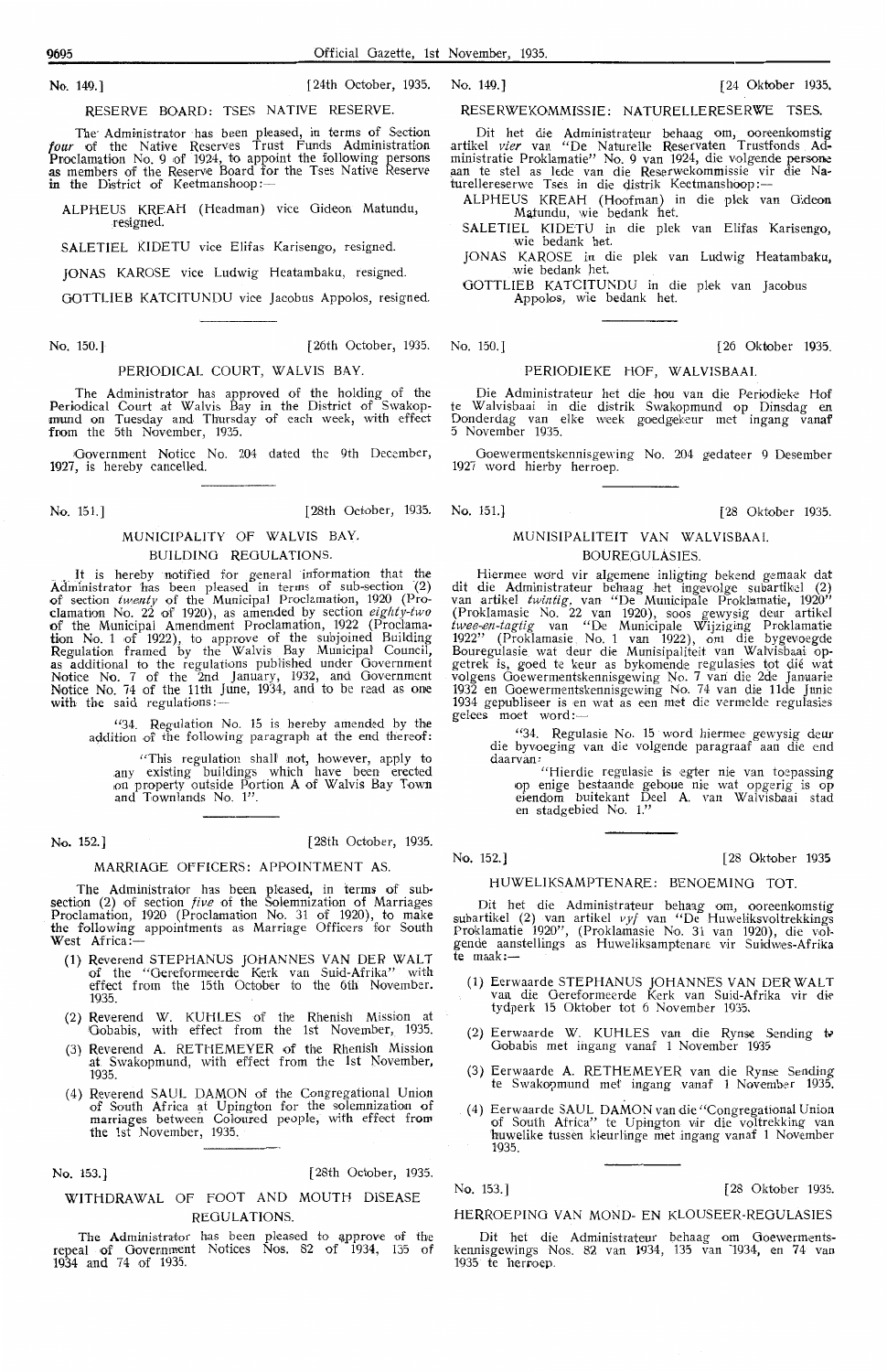# **General Notices.**

(No. 71 of 1935).

Notice is hereby given, in accordance with Section 199 (6) of the Companies Ordinance No. 19 of 1928, that the name of the undermentioned Company has been struck off the REGISTER, and that the said Company shall upon publication hereof, be dissolved.

> P. S. LAMBRECHTS, Registrar of ComQanies.

> > Name of Company. Naam van Maatskappy.

Companies Registration Office, Windhoek, 16th October, 1935.

65. Piepmeyer & Co., Limited

No.

**Algemene Kennisgewings.** 

(No. 71 van 1935).

Ooreenkomstig die bepalings van Artikel 199 (6) **varr**  die Maatskappye Ordonnansie No. 19 van 1928, word hier- mee kennis gegee dat die naam van die hierondervermelde Maatskappy van die REGISTER geskrap is, en dat die ge-<br>melde Maatskappy by publikasie hiervan, ontbind sal wees.

> P. S. LAMBRECHTS, Registrateur van Maatskappye.

Registrasiekantoor vir Maatskappye, Windhoek, 16 Oktober 1935.

> Date of Registration. Datum van Registrasie.

> > 12 . 1 . 1927

(No. 72 of 1935.)

#### CURFEW REGULATIONS.

#### MUNICIPALITY OF SWAKOPMUND.

It is hereby notified for general information that the provisions of section 2 of Proclamation No. 33/1922, entitled "Curfew Regulations Proclamation, 1922", as published in Official Gazette No. 97 of 15th' November, 1922, htave been adopted by resolution of the Municipal Council of the 10th April, 1923, and are now of full force and effect within the municipal area of Swakopmund.

In terms of these regulations the presence of any native in the streets, public places or thoroughfares within the local limits of the municipal area between the hours of 9 p.m. and 4 a.m. without a written pass or certificate from his employer or other officially authorised person is prohibited.

Swakopmund,

9th' October, 1935.

M. CORDES, Town Clerk.

#### ( No. 73 of 1935.)

#### TERRITORY OF SOUTH WEST AFRICA

#### REGISTRATION OF VOTERS

#### ELECTORAL DIVISION OF OKAHANDIA.

#### REUISTERINO OFFICER'S NOTICE OF REVISING OFFICER'S COURT.

Notice is hereby given that the Revising Officer, the Magistrate, Okahandja, will attend at OKAHAND JA on the 20th day of November, 1935, at 10 o'dock a.m., for the purpose of amending, revising, and settling the Voters' List for the Electoral Division of Okahandja.

All persons whose claims have been disallowed by the Registering Officer, and all persons who have objected in writing to the right of any person enrolled on the Provisional<br>List to be so enrolled, or to the right of any person claiming to have his name registered as a Voter to be so registered, and all persons who have been so objected to, may appear before the Revising Officer at the time and place aforesaid<br>for the purpose of establishing their said claims or<br>objections. All claimants and objectors must appear either personally or by an agent authorized thereto in writing.

Dated at Okahandja, the 26th day of October, 1935.

J. N. LAMBRECHTS,

Registering Officer.

#### (No. 72 van 1935.)

# AANDKLOK REGULASIES.

#### MUNISIPALITEIT VAN SWAKOPMUND.

Dit word hiermee vir algemene informasie bekendgemaak dat die bepalinge van Artikel 2 van Proklamasie No. 33/1922, genoem die ,,Aandklok Regulasies Proklamatie, 1922", soos gepubliseer in Offisiële Koerant No. 97 van die 15 November 1922, deur besluit van die Stadsraad. op 10 April 1923 aangeneem is en nou van volle krag en werking in die Stadsgebied van Swakopmund is.

Ingevolge hierdie Regulasies word die teenwoordigheid<br>van enige Naturel sonder 'n skriftelike pas of sertifikaat<br>van sy werkgewer of ander gemagtigde persoon in die<br>strate, openbare plekke en deurgange in die Stadsgebied tussen die ure 9 n.m. en 4 v.m. verbied.

Swakopmund,

9 Oktober 1935.

**M.** CORDES, Stadsklerk.

(No. 73 van 1935.) GEBIED SUIDWES-AFRIKA.

#### REOISTRASIE VAN KIESERS.

#### KIESAFDELING OKAHANDJA.

#### REGISTRASlE-AMPTENAAR SE KENNISOEWINO **VAN**  DIE HOFSITTINO VAN DIE REWISEUR.

Hier by word bekendgemaak dat die Rewiseur, die Magistraat, Okahandja, te OKAHANDJA op die 20stedag van November 1935, om 10 uur v.m., sitting sal hou om die Kieserslys vir die Kiesafdeling Okahandja te verbete1, te hersien en vas te stel.

Al die persone wie se aansprake deur die Registrasieamptenaar afgewys is, en al die persone wat skriftelik be .<br>swaar gemaak het teen die reg van iemand wat op die Voorlopige Lys geplaas is, om aldus geplaas te word. of teen die reg van iemand, wat aanspraak gemaak het op registrasie<br>as Kieser, om aldus geplaas te word; en al die persone, teen wie besware aldus gemaak is, kan voor die Rewiseur op die voorgenoemde tyd en plek verskyn, om hul aansprake of besware te doen g,eld. Al die aanspraak- en beswaarmakers moet persoonlik of deur 'n skriftelik daartoe gemagtigde persoon verskyn.

Gedateer te Okahandja op hierdie 26ste dag van Oktober 1935

J. N. LAMBRECHTS, Registrasie-amptenaar.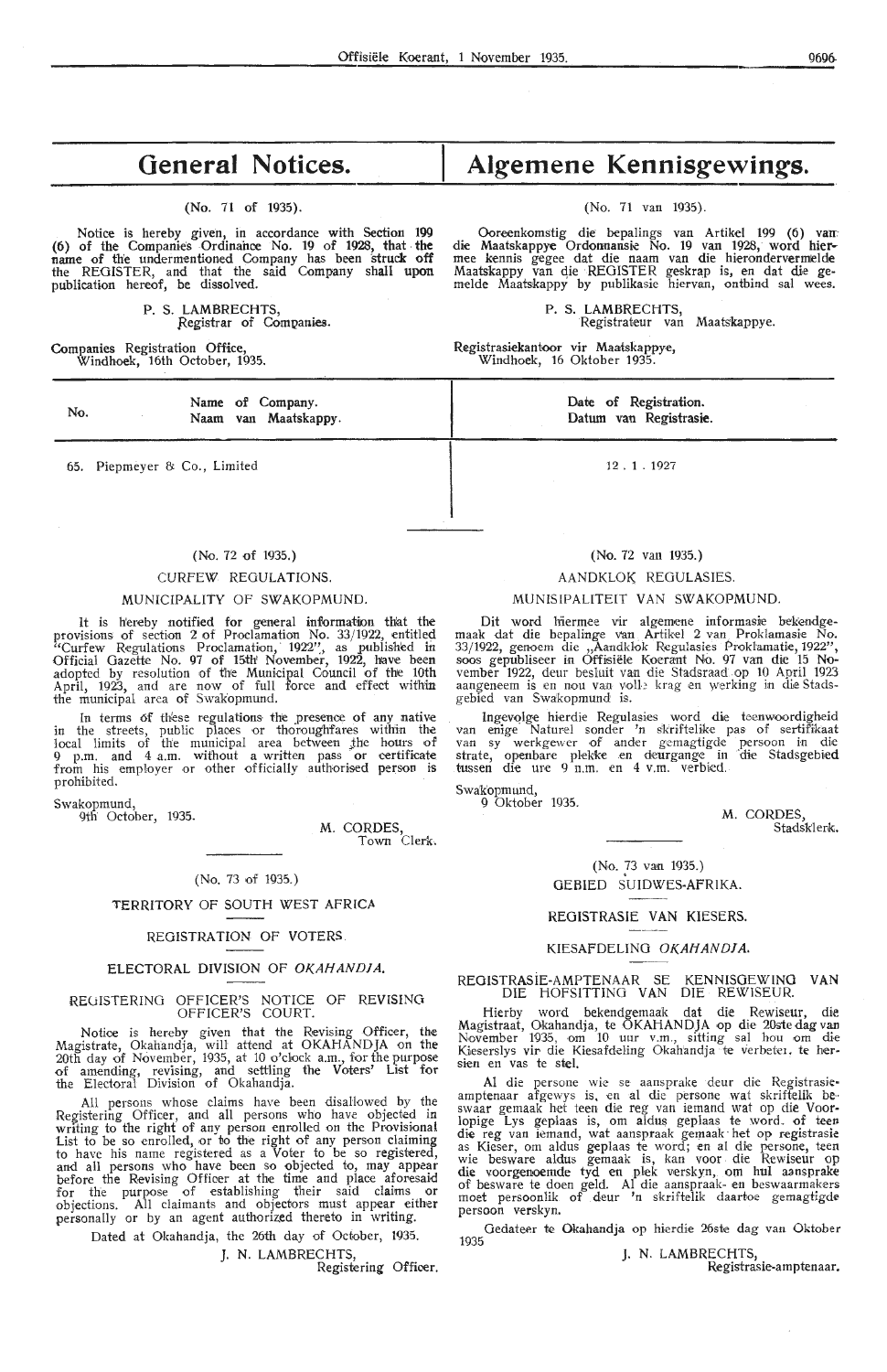#### (No. 74 of 1935.)

# TERRITORY OF SOUTH WEST AFRICA REGISTRATION OF VOTERS. ELECTORAL DIVISION OOBABiS. REGISTERING OFFICER'S NOTICE OF REVISING OFFICER'S COURT.

Notice is hereby given that the Revising Officer, the Magistrate, Oobabis, will attend at the Court House. GOBABIS, on the 18th day of November, 1935, at 10 o'clock, a.m., for the purpose of amending, revising, and settling the Voters' List for the Electoral Division of Gobabis.

All persons whose claims have been disallowed by the Registering Officer, and all persons who have objected in writing to the right of' any person enrolled on the Provisional List to be so enrolled, or to the right of any person claiming to have his name registered as a Voter to be so registered, and all persons who have been so objected to, may appear before the Revising Officer at the time and place aforesaid for the purpose of establishing their said claims or objections. All claimants and objectors must appear either personally or by an agent authorized thereto in writing.

Dated at Oobabis, the 22nd day of October, 1935.

HEAD OF REVENUE.

 $\sim$ 

Cigarettes and Cigarette Tobacoo Sales Tax

 $\mathbb{R}^2$ 

 $\mathbf{r}$ 

 $\Delta$  $\ddot{\phantom{0}}$ 

Less Refund Tax to Diamond Corporation, Ltd.

Customs and Excise .

Diamond Tax .

Entertainment Tax

Stamp Duties and Fees Estate and Transfer Dµty

Fines and Forfeitures Departmental' Receipts · Native Pass Fees Wheet Tax Miscellaneous

Native Reserve Fees

Land Revenue .

Royalties

**LJcences:** 

Interest

Posts, Telegraphs and Telephones Mining Profits and Royalties:

Prospecting and Claim Licences

Rents of Government Properties

Trading, Liquor, Game, etc. .

J. E. N. VAN DEN BOSCH,<br>Registering Officer.

Total Ordinary **Revenue** 

#### (No. 74 van 1935.)

# GEBIED SUIDWES-AFRIKA. REOISTRASIE VAN KIESERS.

## KIESAFDELING GOBABIS.

REOISTRASIE-AMPTENAAR SE KENNISGEWING **VAN**  DIE HOFSITTING VAN DIE REWISEUR.

Hierby word bekendgemaak dat die Rewiseur, die Magistraat, Oobabis, in die Hofsaal, GOBABIS, op die 18de dag van November 1935, om 10 uur v.m., sitting sal hou om die Kieserslys vir die Kiesafdeling Gobabis te verbeter, te hersien en vas te stel.

Al die persone wie se aansprake deur die Registrasie-<br>amptenaar afgewys is, en al die persone wat skriftelik be-<br>swaar gemaak het teen die reg van iemand wat op die Voorlopige Lys .geplaas is, om aldus geplaas te word, of teen die reg van iemand, wat aanspraak gemaak het op registrasie<br>as Kieser, om aldus geplaas te word; en al die persone, teen wie besware aldus gemaak is, kan voor die Rewiseur op die voorgenoemde tyd en plek verskyn, om hul aansprake of besware te doen gield. AI die aanspraak- en beswaarmakers moet persoonlik of deur 'n skriftelik daartoe gemagtigde persoon verskyn.

Gedateer te Gobabis, op hierdie 22ste dag van Oktober 1935: J. E. N. VAN DEN BOSCH, Registrasie-amptenaar.

> Collections 1.4.35 to 30.9.35.

> > £

27,781 1,791 4,023

25,044 771 4,030 6,352 5,262 12,319 6,914 ~,744 1,642 25,044 1,339 5,958 12,736 4,832 26~~722 6,486

55,370 To end<br>28,770 August

August only

**Estimates** 1935-1936.

> £ 120,000 62,000

35,000 1,000 4,000

40,000 1,200 8,000 11,000 6,000 11,000 14,000 48,000 3,500 30,000 2,300 7,000 11,500 5,000 420,500

#### (No. 75 of 1935.)

#### STATEMENT OF REVENUE COLLECTIONS FOR THE SIX MONTHS ENDED 30TH SEPTEMBER, 1935.

|                                                                                                                              |         | 259,238                  |  |
|------------------------------------------------------------------------------------------------------------------------------|---------|--------------------------|--|
| Extraordinary Revenue:                                                                                                       |         |                          |  |
| Purchase Price Instalments                                                                                                   |         | 6,398                    |  |
| Advance Capital                                                                                                              |         | 5,842                    |  |
| German Land Sales                                                                                                            |         | 154                      |  |
| Boring Loan Recoveries                                                                                                       | 28,500  | 316                      |  |
| Municipal Loans — Capital                                                                                                    |         | 3,630                    |  |
| Loan Recoveries -- Land Bank                                                                                                 |         | $\overline{\phantom{a}}$ |  |
| Repayments Co-operative Societies                                                                                            |         | 2,606                    |  |
| Seed Corn Advances                                                                                                           |         | 58                       |  |
| Relief Loans: General.                                                                                                       |         | 34                       |  |
| <b>GRAND TOTAL</b>                                                                                                           | 449,000 | 278,276                  |  |
|                                                                                                                              |         |                          |  |
| The Customs and Excise collections for September received in October amounted to £10,237 making £65,607 for the<br>6 months. |         |                          |  |

The Postal Revenue for September is esti~ :d at £6,480 giving a total of £35,250 for the first half of the year.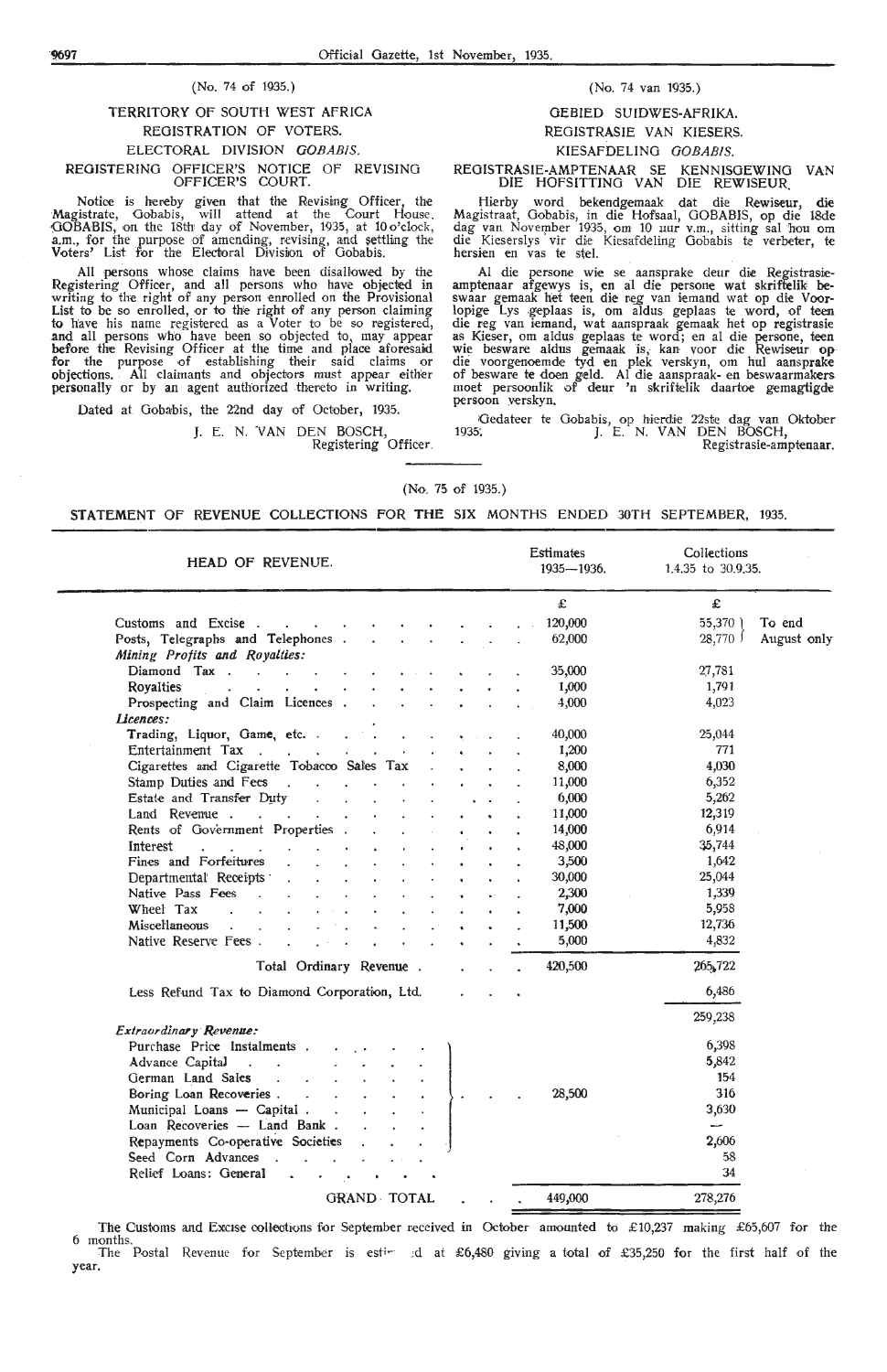#### FINANCIAL YEAR 1935-1936. EXPENDITURE **FROM** REVENUE.

| SERVICE.                                                                                                                                                                                     | <b>Estimates</b><br>1935-1936. | Expenditure<br>to 30.9.35. |
|----------------------------------------------------------------------------------------------------------------------------------------------------------------------------------------------|--------------------------------|----------------------------|
|                                                                                                                                                                                              | £                              | £                          |
| 1. Administration                                                                                                                                                                            | 37,895                         | 15,876                     |
| Legislative Assembly.<br>2.                                                                                                                                                                  | 7,125                          | 3,245                      |
| 3. Agriculture .                                                                                                                                                                             | 33,670                         | 23,548                     |
| Audit<br>4.<br>$\ddot{\phantom{a}}$                                                                                                                                                          | 2,468                          | 1,130                      |
| Customs and Excise.<br>5.                                                                                                                                                                    | 5,745                          | 2,706                      |
| Defence<br>6.                                                                                                                                                                                | 125                            | 101                        |
| Education<br>7.                                                                                                                                                                              | 129,490                        | 57,988                     |
| Works<br>8.                                                                                                                                                                                  | 55,802                         | 20,640                     |
| 9. Administration of Justice.                                                                                                                                                                | 37,792                         | 17,988                     |
| Lands, Deeds and Surveys<br>10.                                                                                                                                                              | 10,766                         | 4,785                      |
| <b>Mines</b><br>11.<br>$\mathbf{u}^{\prime}$ , $\mathbf{u}^{\prime}$ , $\mathbf{u}^{\prime}$ , $\mathbf{u}^{\prime}$ , $\mathbf{u}^{\prime}$ , $\mathbf{u}^{\prime}$ ,                       | 2,600                          | 940                        |
| Native Affairs<br>12.<br>$\ddot{\phantom{0}}$                                                                                                                                                | 18,516                         | 9,369                      |
| Pensions and Gratuities.<br>13.<br>$\ddot{\phantom{0}}$                                                                                                                                      | 24,150                         | 12,300                     |
| Posts, Telegraphs and Telephones<br>14.                                                                                                                                                      | 58,040                         | 22,764                     |
| Prisons and Reformatories<br>15.                                                                                                                                                             | 15,501                         | 5,776                      |
| Interest and Redemption Charges.<br>16.                                                                                                                                                      | 195,535                        | 83,612                     |
| Public Health<br>17.<br>$\mathbf{r}$ and $\mathbf{r}$ and $\mathbf{r}$                                                                                                                       | 25,000                         | 11,265                     |
| 18. South West Africa Police.                                                                                                                                                                | 98,355                         | 47,361                     |
| <b>TOTAL</b>                                                                                                                                                                                 | 758,575                        | 341,394                    |
|                                                                                                                                                                                              |                                |                            |
| EXPENDITURE FROM LOAN FUNDS.                                                                                                                                                                 |                                |                            |
|                                                                                                                                                                                              | £                              | £                          |
| A. Buildings, etc.<br>the contract of the contract of the contract of the contract of the contract of the contract of the contract of                                                        | 15,000                         | 3,809                      |
| B. Irrigation and Water Supplies                                                                                                                                                             | 15,000                         |                            |
| C. Telegraph and Telephone Extensions and                                                                                                                                                    |                                |                            |
| Renewals<br>$\ddot{\phantom{a}}$<br>and a strong control of the state of                                                                                                                     | 7,500                          | 5,899                      |
| D. Government Surveys                                                                                                                                                                        | 1,000                          | 57                         |
| E. General Relief and Rehabilitation Measures .                                                                                                                                              | 48,000                         | 15,294                     |
| $F.$ Lands: $-$<br>$(1)$ Payment of<br>Fencing Loans,<br>etc.,<br>guaranteed by Administration to Land<br>Bank: Advances to Settlers and Restock-<br>ing Loans to Settlers carried over from |                                |                            |
| the previous year<br>$\bullet$ .<br><br><br><br><br><br><br><br><br>                                                                                                                         | 15,000                         | 3,610                      |
| (2) Purchase of Ground. Payment for farm                                                                                                                                                     |                                |                            |
| Otjituezu as addition to Farm Neudam                                                                                                                                                         | 3,500                          | 3,516                      |
| (3) Purchase of Land and Improvement x                                                                                                                                                       |                                | 240                        |
| G. Capital for Miscellaneous Advances                                                                                                                                                        | 2,000                          | 2,000                      |
| H. Loans to Local Authorities.<br>$\sim$<br>$\ddot{\phantom{0}}$                                                                                                                             | 3,000                          | $- -$                      |
| <b>TOTAL</b>                                                                                                                                                                                 | 110,000                        | 34,425                     |
|                                                                                                                                                                                              |                                |                            |
| TOTAL EXPENDITURE FROM REVENUE FUNDS                                                                                                                                                         | 758,575                        | 341,394                    |
| TOTAL EXPENDITURE FROM LOAN FUNDS                                                                                                                                                            | 110,000                        | 34,425                     |
| GRAND TOTAL                                                                                                                                                                                  | 868,575                        | 375,819                    |
|                                                                                                                                                                                              |                                |                            |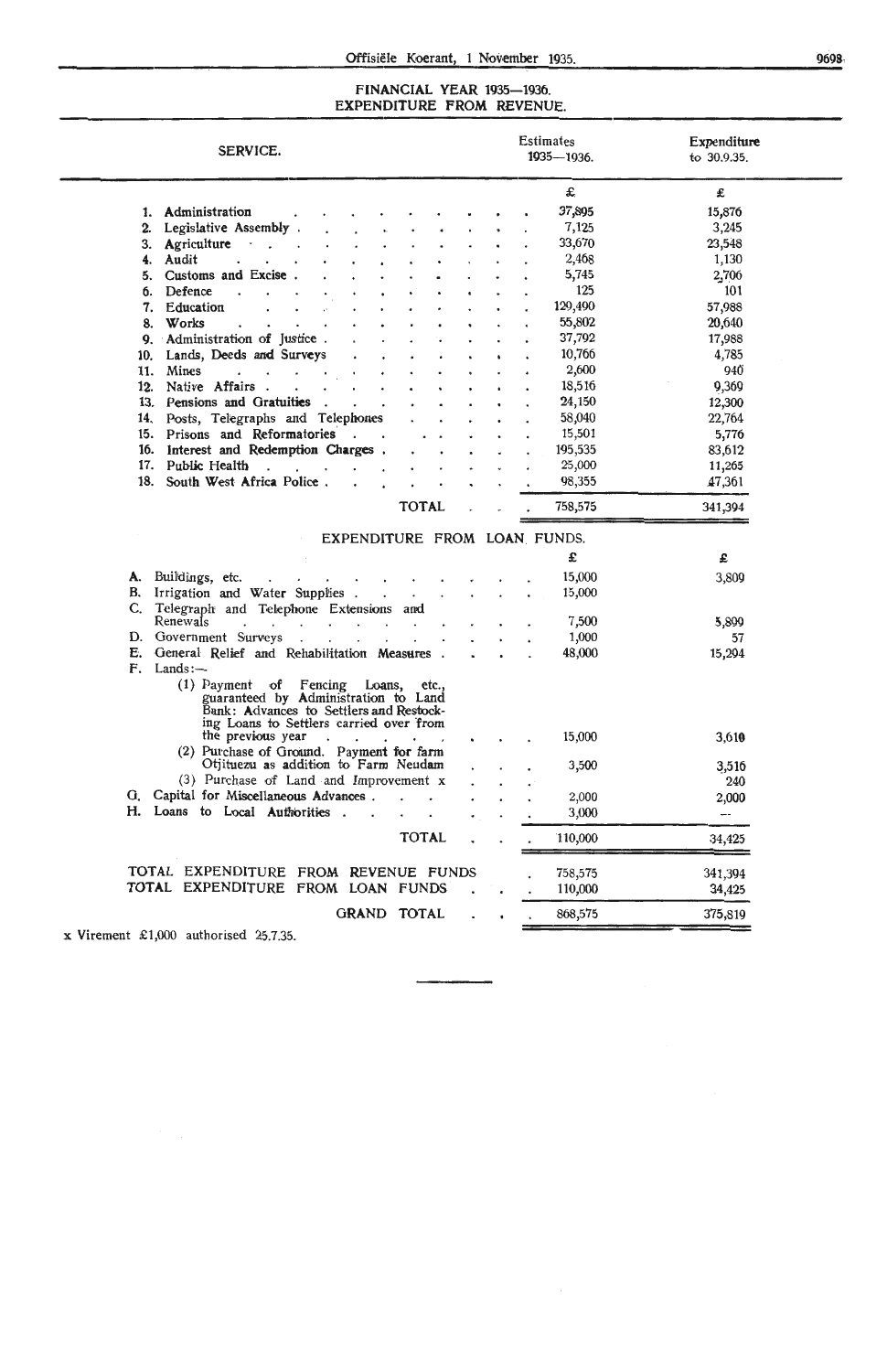#### 9699 Official Gazette, 1st November, 1935.

#### (No. 75 van 1935.)

# STAAT VAN INKOMSTE ONTVANG GEDURENDE DIE SES MAANDE EINDIGENDE OP 30STE SEPTEMBER 1935.

| RUBRIEK VAN INKOMSTE.                                                               | Begroting<br>1935-1936. | Inkomste<br>1.4.35 tot 30.9.35. |
|-------------------------------------------------------------------------------------|-------------------------|---------------------------------|
|                                                                                     | £                       | £                               |
| Doeane en Aksyns<br>$\sim$ $\sim$ $\sim$ $\sim$                                     | 120,000                 | 55,370 ) Net tot einde          |
| Pos-, Telegraaf- en Telefoonwese                                                    | 62,000                  | $28,770$ Augustus.              |
| $M$ <i>ynwinste</i> :                                                               |                         |                                 |
| Diamanthelasting                                                                    | 35,000                  | 27,781                          |
| Hereaandele, ens.                                                                   | 1,000                   | 1,791                           |
| Prospekteer- en Kleimlisensies<br>$\ddot{\phantom{0}}$                              | 4,000                   | 4,023                           |
| Lisensies:                                                                          |                         |                                 |
| Handel, Drank, ens.                                                                 | 40,000                  | 25,044                          |
| Vermaaklikheidsbelasting                                                            | 1,200                   | 771                             |
| Sigarette en Sigarettabak verkoopsbelasting                                         | 8,000                   | 4,030                           |
| Seëlregte en Fooie                                                                  | 11,000                  | 6,352                           |
| Boedelbelasting en Hereregte.<br>$\mathbf{r}$ .                                     | 6,000                   | 5,262                           |
| Grondinkomste<br>and the second control<br>All Controllers                          | 11,000                  | 12,319                          |
| Huur van Regeringseiendomme<br>$\mathcal{L}^{\text{max}}$                           | 14,000                  | 6,914                           |
| Rente<br>$\mathbf{r} = \mathbf{r} \times \mathbf{r} = \mathbf{r} \times \mathbf{r}$ | 48,000                  | 35,744                          |
| Boete en Verbeurdverklarings.                                                       | 3,500                   | 1,642                           |
| Departementele Ontvangste<br>$\ddot{\phantom{a}}$                                   | 30,000                  | 25,044                          |
| Naturelle-pasfooie<br>$\sim$                                                        | 2,300                   | 1,339                           |
| Wielbelasting<br>and the control of the con-                                        | 7,000                   | 5,958                           |
| Diverse Inkomste<br>$\mathbf{r}$<br>$\sim$ $\sim$                                   | 11,500                  | 12,736                          |
| Naturelle-Reserwegelde<br>$\mathbf{r}$                                              | 5,000                   | 4,832                           |
| Totaal Gewone Inkomste                                                              | 420,500                 | 265,722                         |
| Min terugbetaling Diamantbelasting aan "Diamond                                     |                         |                                 |
| Corporation, Ltd.".                                                                 |                         | 6,486                           |
| Buitengewone Inkomste:                                                              |                         | 259,238                         |
| Koopprys paaiemente<br>$\ddot{\phantom{0}}$<br>$\mathcal{L}^{\text{max}}$           |                         | 6,398                           |
| Voorskotte -- Kapitaal                                                              |                         | 5,842                           |
| Duitse Grondverkopings<br>the contract of the con-                                  |                         | 154                             |
| Terugbetalings van Lenings vir Boorgate.<br>$\ddot{\phantom{1}}$                    | 28,500                  | 316                             |
| Munisipale Lenings -- Kapitaal                                                      |                         | 3,630                           |
| Terugbetaling van Lenings: Landbank<br>$\overline{\phantom{a}}$                     |                         | -                               |
| Terugbetalings - Koöperatiewe Maatskappye                                           |                         | 2,606                           |
| Saadkoring-voorskotte<br>$\sim$<br>$\sim$ $\sim$<br>$\mathbf{r}$                    |                         | 58                              |
| Hulplenings - Algemeen<br>$\ddot{\phantom{a}}$                                      |                         | 34                              |
| GROOT TOTAAL                                                                        | 449,000                 | 278,276                         |

Die Doeane en Aksynsbelasting vir September, wat in Oktober ontvang is, bedra £10,237, wat 'n totaal van £65,607 vir die 6 maande gee.

Die inkomste van Poswese ontvang gedurende September, word geskat op £6,480, wat 'n totaal gee van £35,250 vir die eerste 'halfjaar.

FINANSIËLE JAAR 1935-1936. UITGAWES UIT INKOMSTEFONDSE

|     | DIENS.                               |               |   | Begroting<br>1935-1936. |         | Uitgawe tot $30.9.35$ . |
|-----|--------------------------------------|---------------|---|-------------------------|---------|-------------------------|
|     |                                      |               |   | £                       |         | £                       |
|     | Administrasie                        |               |   |                         | 37,895  | .15,876                 |
|     | Wetgewende Vergadering, ens.         |               |   |                         | 7,125   | 3,245                   |
| 3.  | Landbou                              |               |   |                         | 33,670  | 23,548                  |
|     | Ouditeursafdeling                    |               |   |                         | 2,468   | 1,130                   |
| 5.  | Doeane en Aksyns                     |               |   |                         | 5,745   | 2,706                   |
| 6.  | Verdediging                          |               |   |                         | 125     | 101                     |
| 7.  | Onderwys.                            |               |   |                         | 129,490 | 57,988                  |
| 8.  | Werke                                |               |   |                         | 55,802  | 20,640                  |
| 9.  | Regspleging                          |               |   |                         | 37,792  | 17,988                  |
| 10. | Lande, Registrasie en Opmetings      |               |   |                         | 10,766  | 4,785                   |
| 11. | Mynwese                              |               |   |                         | 2,600   | 940                     |
| 12. | Naturellesake                        |               |   |                         | 18,516  | 9,369                   |
| 13. | Pensioene en Gratifikasies           |               |   |                         | 24,150  | 12,300                  |
| 14. | Pos-, Telegraaf- en Telefoonwese.    |               |   |                         | 58,040  | 22,764                  |
| 15. | Gevangenisse en Verbeteringsgestigte |               |   |                         | 15,501  | 5,776                   |
| 16. | Rente en Aflossingskoste             |               |   |                         | 195,535 | 83,612                  |
| 17. | Volksgesondheid                      |               |   |                         | 25,000  | 11,265                  |
| 18. | Suidwes-Afrika Polisie               |               |   |                         | 98,355  | 47,361                  |
|     |                                      | <b>TOTAAL</b> | ٠ |                         | 758,575 | 341,394                 |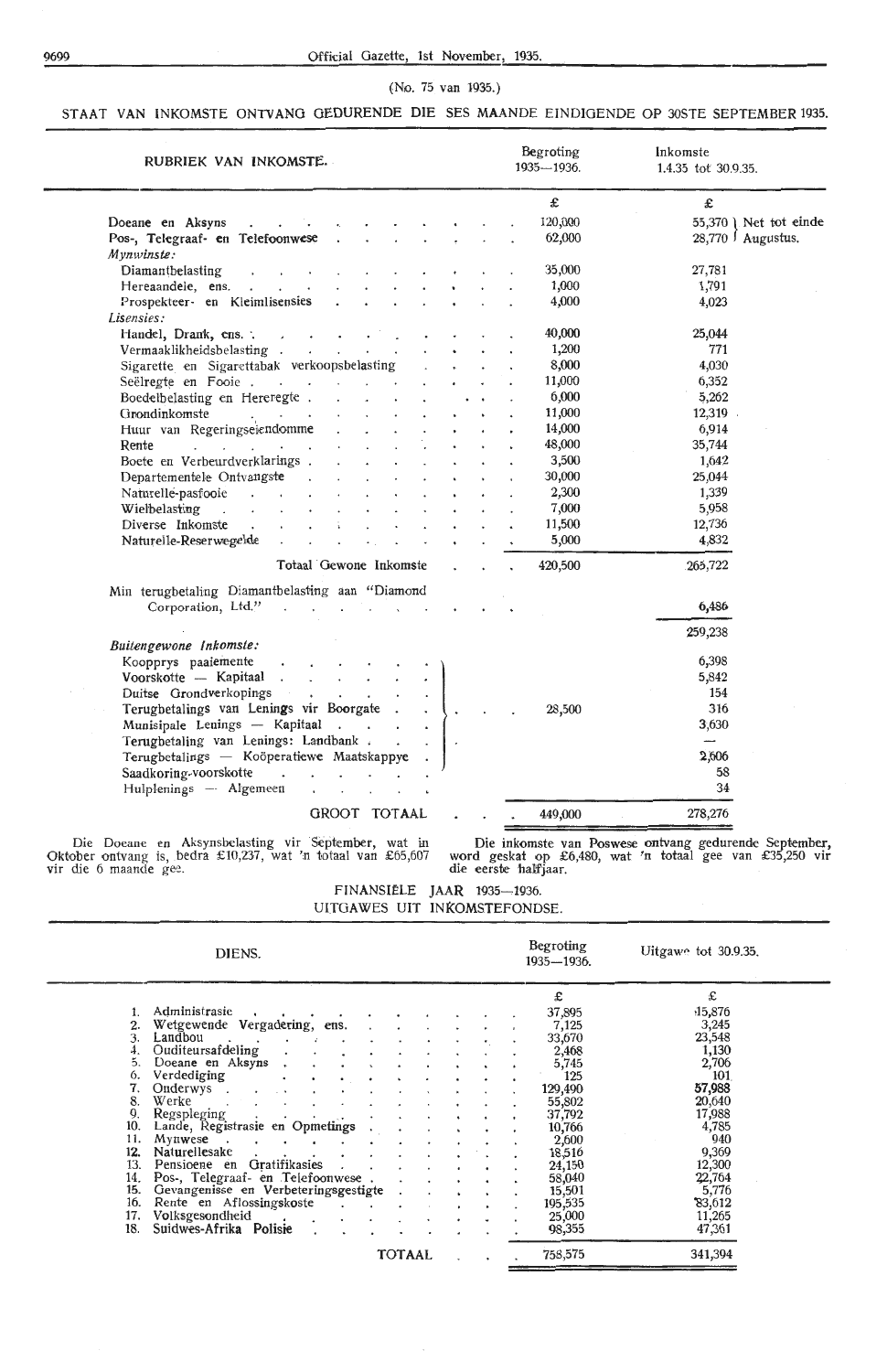# **UITGAWES UIT LENINGSFONDSE**

|    |                                                                                                                                                                                                                                                                                                                                                  |  | £       | £       |
|----|--------------------------------------------------------------------------------------------------------------------------------------------------------------------------------------------------------------------------------------------------------------------------------------------------------------------------------------------------|--|---------|---------|
| А. | Geboue, ens                                                                                                                                                                                                                                                                                                                                      |  | 15,000  | 3,809   |
| В. | Besproeiing en Water Voorrade.                                                                                                                                                                                                                                                                                                                   |  | 15,000  |         |
| C. | Telegraaf- en Telefoonuitbreidings en Ver-                                                                                                                                                                                                                                                                                                       |  |         |         |
|    | nuwings                                                                                                                                                                                                                                                                                                                                          |  | 7,500   | 5,899   |
| D. | Regeringsopmetings                                                                                                                                                                                                                                                                                                                               |  | 1,000   | 57      |
| Е. | Algemene Noodlening en Maatreëls vir<br>Rehabilitasie                                                                                                                                                                                                                                                                                            |  | 48,000  | 15,294  |
| F. | Lande:                                                                                                                                                                                                                                                                                                                                           |  |         |         |
|    | (1) Betaling van omheiningslenings, ens.,<br>gewaarborg deur die Administrasie aan<br>die Landbank: Voorskotte aan setlaars<br>en lenings aan setlaars vir hervoorsien-<br>ing van vee oorgedra van die vorige                                                                                                                                   |  |         |         |
|    | jaar<br>$\mathbf{r} = \mathbf{r} \cdot \mathbf{r}$ . Then, it is a set of the set of the set of the set of the set of the set of the set of the set of the set of the set of the set of the set of the set of the set of the set of the set of the set o<br>$\bullet$<br>(2) Aankoop van Grond. Betaling vir<br>plaas Otjituezu as byvoeging van |  | 15,000  | 3,610   |
|    | Neudam<br>$\cdot$ $\cdot$                                                                                                                                                                                                                                                                                                                        |  | 3,500   | 3,516   |
|    | (3) Aankoop van Grond en Verbeterings,                                                                                                                                                                                                                                                                                                           |  |         |         |
|    | ens. x                                                                                                                                                                                                                                                                                                                                           |  |         | 240     |
| G. | Kapitaal vir diverse voorskotte.                                                                                                                                                                                                                                                                                                                 |  | 2,000   | 2,000   |
| H. | Lenings aan plaaslike besture.                                                                                                                                                                                                                                                                                                                   |  | 3,000   |         |
|    | <b>TOTAAL</b>                                                                                                                                                                                                                                                                                                                                    |  | 110,000 | 34,425  |
|    | TOTAAL UITGAWES UIT INKOMSTEFONDSE                                                                                                                                                                                                                                                                                                               |  | 758,575 | 341,394 |
|    | TOTAAL UITGAWES UIT LENINGSFONDSE                                                                                                                                                                                                                                                                                                                |  | 110,000 | 34.425  |

GROOT TOTAAL

x Virement, £1,000 toegestaan 25.7.35.

#### (No. 76 of 1935.)

#### TERRITORY OF SOUTH WEST AFRICA.

#### REGISTRATION OF VOTERS

#### ELECTORAL DIVISION OTJIWARONGO

#### REGISTERING OFFICER'S NOTICE OF REVISING OFFICER'S COURT.

Notice is hereby given that the Revising Officer, the Magistrate Otjiwarongo, will attend at OTJIW ARONOO on the 14th day of December, 1935, at 10 o'clock, a.m., for the purpose of amending, revising, and settling the Voters' List for the Electoral Division of Otjiwarongo.

All persons whose claims have been disallowed by the Registering Officer, and all persons who have objected in writing to the right of any person enrolled on the Provisional<br>List to be so enrolled, or to the right of any person claiming to have his name registered as a Voter to be so registered, and all persons who have been so objected to, may appear before the Revising Officer at the time and place aforesaid<br>for the purpose of establishing their said claims or<br>objections. All claimants and objectors must appear either personally or by an agent authorized thereto in writing.

Dated at Otjiwarongo the 22nd day of October, 1935

M. F. *).* McHUOH, Registering Officer.

## (No. 76 van 1935.)

375,819

868,575

#### GEBIED SUIDWES-AFRIKA.

#### REGISTRASIE VAN KIESERS.

# KIESAFDELING OT JIWARONGO

#### REOISTRASIE-AMPTENAAR SE KENNISOEWINO VAN DIE HOFSITTING VAN DIE REWISEUR

Hierby word bekendgemaak dat die Rewiseur, die Magistraat, Otjiwarongo, te OTJIWARONGO op die 14de dag van Desember 1935, om 10 uur v.m., sitting sal hou om die Kieserslys vir die Kiesafdeling Otjiwarongo te verbeter, te hersien en vas te stel.

Al die persone wie se aansprake deur die Registrasieamptenaar afgewys is, en al die persone wat skriftelik be-<br>swaar gemaak het teen die reg van iemand wat op die Voorlopige Lys geplaas is, om aldus geplaas te word, of teen die reg van iemand, wat aanspraak gemaak het op registrasie as Kieser, om aldus geplaas te word; en al die persone, teen wie besware aldus gemaak is, kan voor die Rewiseur op die voorgenoemde tyd en plek verskyn, om hul aansprake of besware te doen geld. Al die aanspraak- en beswaarmakers moet persoonlik of deur 'n skriftelik daartoe gemagtigde persoon verskyn.

Gedateer te Oktober 1935. Otjiwarongo, op hierdie 22ste dag van M. F. J. McHUOH,

Registrasie-amptenaar.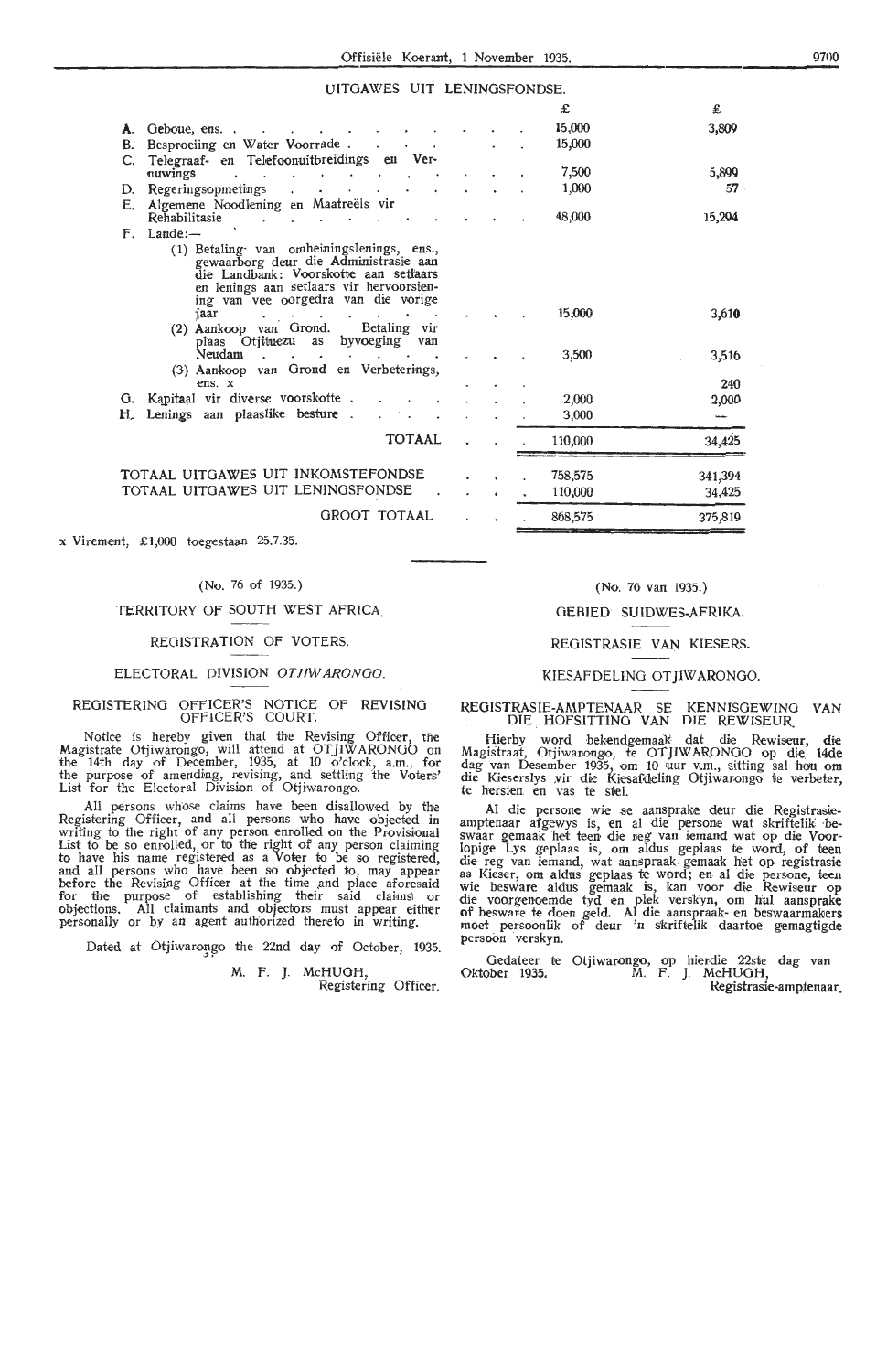#### ADVERTISING IN TttE *OFFICIAL GAZETTE* OF SOUTH WEST AFRICA.

1. The *Official Gazette* will be published on the 1st and 15th day of each month; in the event of either of those days falling on a Sunday or Public Holiday, the *Gazette* will be published on the next succeeding working day.

2. Advertisements for insertion in the *Gazette* must be delivered at the office of the Secretary for South West Africa (Room 46, Government Buildings, Windhoek) in the languages in which they are to be published, not later than 4.30 p.m.<br>on the *ninth* day before the date of publication of the *Gazette* in which they are to be inserted.

3. Advertisements will be inserted in the *Gazette* after the official matter or in a supplement to the *Gazette* at the discretion of the Secretary.

4. Advertisements will be published in the *Official*  Gazette in the English, Dutch or German languages; the necessary translations must be furnished by the advertiser<br>or his agent. It should be borne in mind however, that the German version of the *Gazette* is a translation only and not the authorised issue.

5. Only legal advertisements are accepted for publication in the *Official Gazette*, and are subject to the approval of the Secretary for South West Africa, who can refuse to accept or decline further publication of any advertisement.

6. Advertisements should as far as possible be typewritten. Manuscript of advertisements should be written on<br>one side of the paper only, and all proper names plainly inscribed; in the event of any name being incorrectly printed as a result pf indistinct writing, the advertisement can only be republished on payment of the cost of another insertion.

7. The Subscription for the *Official Gazette* is 20/- per annum, post free in this Territory and the Union of South Africa obtainable from Messrs. John Meinert Ltd., Box 56, Windhoek. Postage must be prepaid by Overseas subscribers. Single copies of the *Gazette* may be obtained either from Messrs. John Meinert Ltd., Box 56, Windhoek, or from the Secretary for South West Africa at the price of 1/· per copy.

The charge for the insertion of advertisements other than the notices mentioned in the succeeding paragraph is at the rtae of 7/6 per inch sing1e column and 15/- per inch double column, repeats half price. (Fractions of an inch to be reckoned an inch.)

Notices to Creditors and Debtors in the estates of deceased persons and notices of executors concerning liquidation accounts lying for inspection, are published in schedule form at 12/- per estate.

10. No advertisement will be inserted unless the charge is prepaid. Cheques, drafts, postal orders or money orders must he made payable to the Secretary for South West Africa.

#### NOTICE OF SURRENDER.

Notice is hereby given that application will be made to the ttigh Court of South West Africa, on Monday, the 2nd day of Deoember, 1935, at 9 (nine) o'c1ock in th.> forenoon or as soon thereafter as Counsel can be heard, for the surrender of the estate of ISAAK JACOBUS JOHANNES BUYS, a farmer of "Pretorius", in the District of Gobabis, as insolvent, and that his schedules will lie for inspection at the Office of the Master of the High Court of South West Africa at Windhoek, and at the Office of the Magistrate of Oobabis, for a period of 14 (fourteen) days from the 1st day **of** November, 1935.

#### LORENTZ & BONE,

Gobabis, Applicant's Attorneys. 23rd October, 1935.

# **Advertensies.**

#### ADVERTEER IN DIE OFFISIËLE KOERANT VAN SUIDWES-AFRIKA.

1. Die *Offisiële Koerant* sal op die 1ste en 15de van elke maand verskyn; ingeval een van hierdie dae op 'n Sondag op Publieke Feesdag val, dan verskyn die Offisiële *Koerant* op die eersvolgende werkdag.

2. ~dvertensies wat in die *Offisiiile Koerant* geplaas moet word moet in die taal waarin hulle sal verskyn ingehandig word aan die kantoor van die Sekretaris vir Suidwes-Afrika (Kamer 46, Regerings-Geboue, Windhoek), nie later<br>as 4.30 n.m. op die neënde dag voor die datum van ver-<br>skyning van die *Offisiële Koerant* waarin die advertensies moet geplaas word nie.

3. Advertensies word in die *Offisii!le Koerant* geplaas agter die offisiële gedeelte, of in 'n ekstra blad van die *Koerant,* soos die Sekretaris mag goedvind.

4. Advertcnsies word in die *Offisiiile Koerant* gepubli- seer in die Engelse, Afrikaanse en Duitse tale; die nodige vertalinge moet deur die adverteerder of sy agent gelewer word. Dit moet onthou word dat die Duitse teks van die Offisiële Koerant slegs 'n vertaling is, en nie die geoutoriseerde uitgawe is nie.

5. Slegs wetsadvertensies word aangeneem vir publikasie in die *Oftisiiile Koerant,* en huUe is onderworpe aan die goedkeuring van die Sekretaris vir Suidwes-Afrika, wat die aanneming of verdere publikasie van 'n advertensie mag weier.

6. Advertensies moet sover as moontlik op die masjien geskryf wees. Die manuskrip van advertensies moet slegs op een kant van die papier geskryf word, en aHe name moet duidelik wees; ingeval 'n naam ing,evolge onduidelike handskrif foutief gedruk word, dan kan die advertensies slegs dan weer gedruk word as die koste van 'n nuwe opneming betaal word.

7. Die jaarlikse intekengeld vir die *Offisiiile Koerant*  is 20/-, posvry in hierdie Gebied en die Unie van Suid-Afrika, verkrygbaar van die here John Meinert, Bpk., Posbus 56, Windhoek. Posgeld moet vooruit betaal word deur oorseese<br>intekenaars. Enkele eksemplare van die *Offisiële Koerant* is verkrygbaar of van die here John Meinert, Bpk., Posbus 56, Windhoek, of van die Sekretaris vir Suidwes-Afrika, teen die prys van 1/- per eksemplaar.

8. Die koste vir die opname van advertensies, behalwe-<br>die kennisgewings, wat in die volgende paragraaf genoem is, is teen die tarief van 7 /6 per duim enkel kolom, en 15/ per duim dubbel kolom, herhalings teen half prys. (Gedeeltes van 'n duim moet as 'n volle duim bereken word.)

9. Kennisgewings aan krediteure en debiteure in die boedels van oorlede persone, en kennisgewings van eksekuteurs betreffende likwidasie-rekenings, wat vir inspeksie lê, word in skedule-vorm gepubliseer teen 12/- per boedel.

10. Geen advertensie sal geplaas word nie, tensy die koste vooruit betaal is. Tjeks, wissels, pos- of geldorders moet betaalbaar gemaak word aan die Sekretaris vir Suidwes-Afrika.

#### NOTICE

i~ hereby given that fourteen days after publication of this notice application will be made for the transfer of the General Dealer's Licence held by the undersigned at Omafo to the

#### ONDONOA TRADING COMPANY, LIMITED.

OMAFO,<br>25th October, 1935. RUPERT STEPHEN COPE. \_\_\_\_\_\_\_\_\_\_\_\_\_\_\_

Creditors in the Esiate of the late HENRY SOLOMON are hereby cal1ed upon to 1odge their claims with the undersigned within 30 days from the date of publication hereof. GEO. BAYER, ... ... GEO. BAYER, ... ... ... Superintendent Native Location,

Luderitz.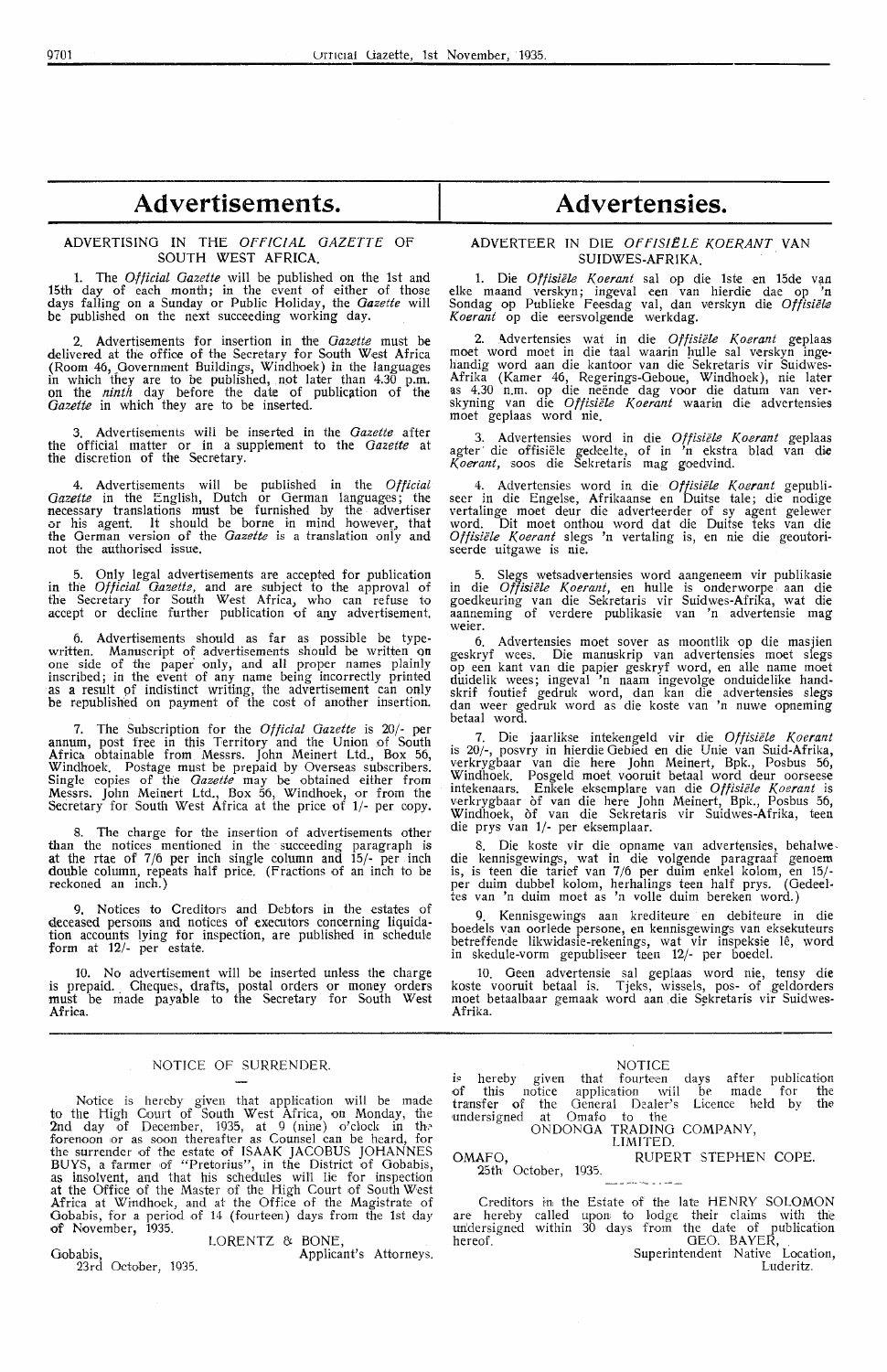NOTICES OF TRUSTEES AND ASSIGNEES. Pursuant to Section *ninety-six*, Sub-section (2), of the Insolvency Act. 1916, as applied *to* South West Africa.

Notice is hereby given that the liquidation accounts and plans of distribution or/ and contribution in the Estates mentioned in the subjoined Schedule will lie open at the offices therein mentioned for a period of fourteen days, or<br>such longer period as is therein stated, from the date mentioned in the Schedule or from the date of publ whichever may be later, for inspection by creditors.

KENNISGEWING VAN KURATORS EN BOEDELBEREDDERAARS. Ingevolge artikel ses-en-neëntig, onderartikel (2) van die Insolvensiewet 1916, soos op Suidwes-Afrika toegepas.

Kennis word hiermee gegee, dat die likwidasierekenings en state van distribusie of/en kontribusie in die<br>boedels, vermeld in aangehegte Bylae, vir inspeksie deur skuldeisers in die vermelde kantore, gedurende 'n tydperk<br>va

 $Form. No. 6 / Form. No. 6.$  SCHEDULE.  $-$  BYLAE.

| No. of<br>Estate<br>No. van    | Name and Description of Estate<br>Naam en Beskrywing van Boedel                                                                                     | Description of Account<br><b>Beskrywing</b>       | will lie open<br>inspeksie sal lê | Offices at which Account<br>Kantore waar Rekening vir | Date from which<br>Account will lie<br>open<br>Datum vanaf wan-<br>neer Rekening vir<br>inspeksie sal lê |
|--------------------------------|-----------------------------------------------------------------------------------------------------------------------------------------------------|---------------------------------------------------|-----------------------------------|-------------------------------------------------------|----------------------------------------------------------------------------------------------------------|
| Boedel                         |                                                                                                                                                     | van Rekening                                      | Master<br>Meester                 | Magistrate<br>Magistraat                              | From /Van                                                                                                |
| $-330$                         | Abe Silber, a cattle speculator<br>of Windhoek                                                                                                      | First Liquidation and<br>Distribution Account     | Windhoek                          | Gobabis                                               | 1/11/1935                                                                                                |
| 370                            | Lentin & Tobias $-$ Max Lentin,<br>David Lentin, Jacob Louis<br>Tobias and Hessel Abramson,<br>trading as $-$ cattle speculators<br>of Windhoek     | First Liquidation and<br>Distribution Account     | Windhoek                          |                                                       | 1/11/1935                                                                                                |
| S.W.A.<br>416<br>Union<br>6310 | Assigned Estate Phillip Katz,<br>an hotel proprietor of Savoy<br>Hotel, Keerom St., Capetown,<br>and Walvis Hotel, Walvis Bay,<br>South West Africa | Second Liquidation<br>and Distribution<br>Account | Windhoek                          | Swakopmund                                            | 1/11/1935                                                                                                |

# MUNICIPALITY OF WINDHOEK.

# Notice No. 26/1935.

#### MUNICIPAL ELECTION, 1935.

#### ELECTORAL EXPENSES.

Pursuant to the provisions of Section 64 of the Transvaal Ordinance No. 38 of 1903, as applied to South West Africa by the Municipal Amendment Proclamation No. 1 of 1922, the following returns of Electoral Expenses are hereby published:—

|                                                    |                  |        | Name of Candidate.                |               |
|----------------------------------------------------|------------------|--------|-----------------------------------|---------------|
|                                                    | Meinert,<br>John |        | Kupfer,<br>Martin                 |               |
| Receipts—                                          | 26,10.3          |        | 11.19.0                           |               |
| Expenditure:                                       |                  |        |                                   |               |
| (1) Voters' Roll                                   |                  | 1, 0.0 |                                   | 0.10.0        |
| (2) Printing, Advertising,<br>Publishing           |                  | 22.149 |                                   | 7.15.0        |
| (3) Stationery, Messages                           |                  |        |                                   |               |
|                                                    |                  |        |                                   |               |
| (4) Committee Room<br>(5) Public Meeting and Halls |                  |        |                                   | $\frac{1}{1}$ |
|                                                    |                  |        |                                   |               |
| (6) Scrutineers<br>(7) Election Agents             |                  | 2.0.0  |                                   | 0.15.0        |
|                                                    |                  |        |                                   |               |
| (8) Polling Agents<br>(9) Clerks and Messengers    |                  |        |                                   |               |
| (10) Reasonable and actual personal                |                  |        |                                   |               |
| expenses                                           |                  |        |                                   |               |
| Expenditure not specified under                    |                  |        |                                   |               |
| the provisions of Section 60 of                    |                  |        |                                   |               |
| the Ordinance referred to:-                        |                  |        |                                   |               |
| (11) Refreshments                                  |                  | 0.15.6 |                                   |               |
| (12) Purchase of Petrol                            |                  |        |                                   | 2.19.0        |
|                                                    |                  |        | £26,10.3 26,10.3 £11,19.0 11,19.0 |               |
|                                                    |                  |        |                                   |               |

The returns and vouchers filed are open for inspection at the Municipal Offices during Office Hours for a period of three months from date hereof.

Copies of or extract from the returns and vouchers may be obtained upon payment of the prescribed fee.

#### (sgd.) L. TALJAARD,

Windhoek. 23rd October, 1935. Returning Officer.

#### NOTICE OF ASSIGNMENT.

Notice is hereby given that DANIEL PETRUS WOLF-AARDT, a Farmer of Farm Rietmond in the District of Oibeon has made an assignment of his property in favour of ANTON JEAN CHANGUION LENS of Maricntal, in trust for the creditors of the said DANIEL PETRUS WOLFAARDT, if they accept same, and that the Schedules of the said DANIEL PETRUS WOLFAARDT will lie for inspection and signature by all creditors entitled to sign<br>at the office of the Master of the High Court, Windhoek,<br>and at the office of the Magistrate for the district of Gibeon, at Mariental, for a period of fourteen (14) days from th'e 1st day of November 1935 to thie 15th day of

November, 1935, inclusive.<br>It is further notified that if the said assignment shall be declined application will be made to the High Court of South West Africa, on Monday, the 2nd day of December, 1935, at 9 o'clock in the forenoon or as soon thereafter<br>as Counsel can be heard for the surrender of the Estate of the said DANIEL PETRUS WOLF AARDT as insolvent.

#### D. P. Wolfaardt.

Mariental, this 11th day of October, 1935.

#### LOST CESSION OF MINING CLAIM.

NOTICE is hereby given that I intend to apply for the issue of a certified copy of Cession of Mining claim No. 7 /1924, dated 19th of June, 1924, passed by JOHANNES JURIE FOLKUS in favour of EDWARD PHILLIPPS BESTER, relating to a half share in the right, witle and interest in and to the right to mine for base minerals in and

- over:<br>(1) Certain Mining Area Erongo A, situate in the District of Omaruru, measuring Three hundred and Four (304) Hectares, Ninety-five (95) Ares, and Forty-one (41)
	- Square Metres.<br>(2) Certain Mining Area Erongo B, situate in the District

of Omaruru, measuring Sixty-six (66) Hectares, Forty-<br>eight (48) Ares and Seventy-one (71) Square Metres.<br>All persons having objection to the issue of such copy are<br>hereby required to lodge same in writing with the Registr of Deeds at Windhoek within five  $(5)$  weeks from the last publication of this notice.

Dated at Windhoek, this 23rd October 1935.

P.O. Box 26, Post Street, Windhoek. J. ORMAN, Attorney for Applicant.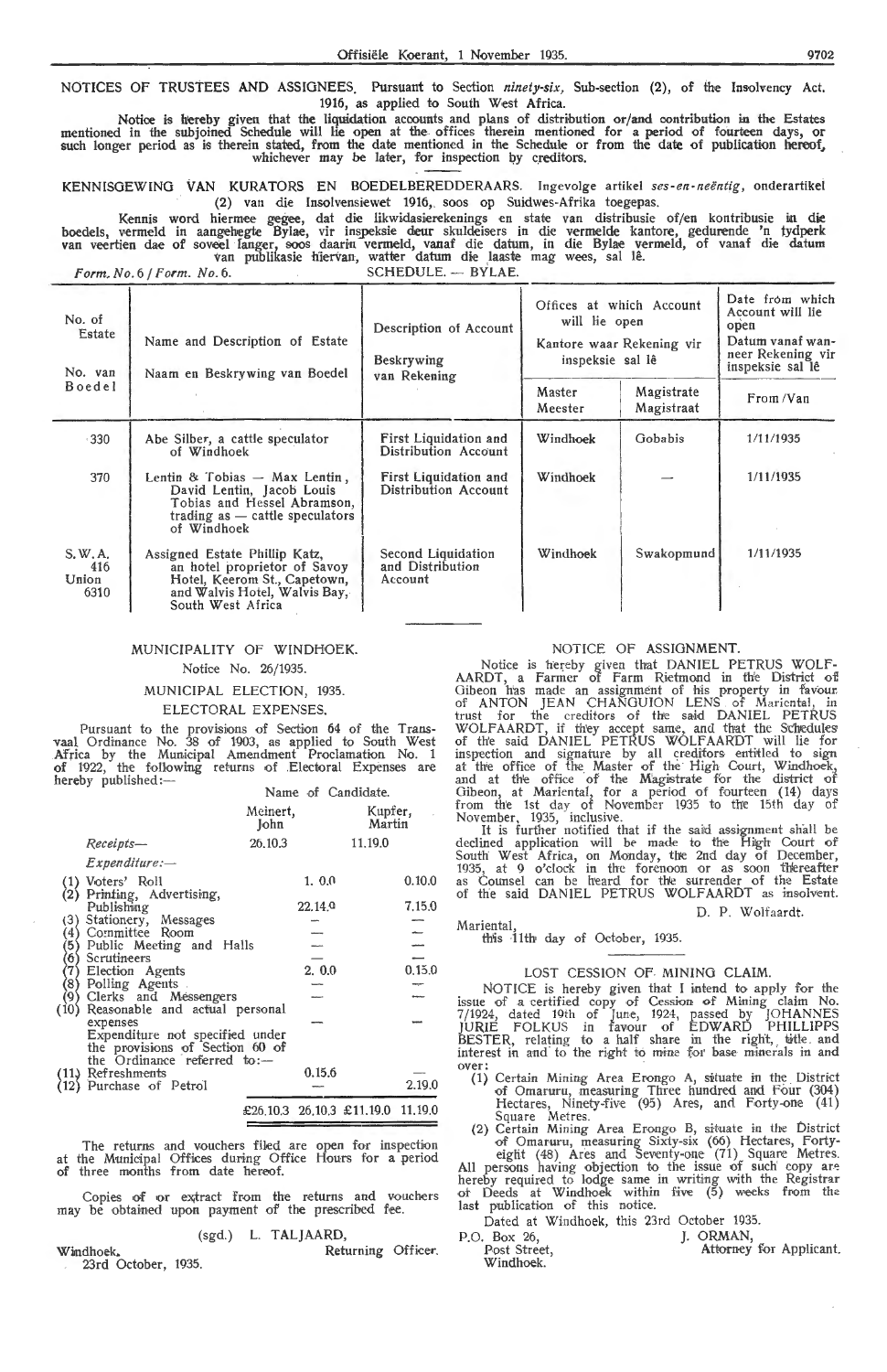NOTICE TO CREDITORS AND DEBTORS. ESTATES OF DECEASED PERSONS. Section 46, Act No. *24* of 1913, as applied to South West Africa.

Creditors and Debtors in the Estates specified in the annexed Schedule are called upon to lodge their claims with and pay their debts to the Executors concerned within the stated periods calculated from the date of publication hereof.

KENNISGEWINO AAN SKULDEISERS EN SKULDENAARS. BOEDELS VAN OORLEDE PERSONE. Artikel 46, Wet No. 24 van 1913, soos toegepas op Suidwes-Afrika.

Skuldeisers en skuldenaars in die Boedels wat vermeld is in bygaande Bylae word versoek om hul vorderings in **te** ]ewer en hul skulde te betaal by die kantore van die betrokke Eksekuteurs binne die gemelde tydperke, vanaf die datum van publikasie hiervan.

 $SCHEDULE - BYLAE$ .

| Estate No.<br>Boedel No. | ESTATE LATE<br><b>BOEDEL VAN WYLE</b>                                                                                                                | Within a period of<br>Binne 'n tydperk van | Name and Address of Executor or<br>authorized Agent<br>Naam en Adres van Eksekuteur of<br>gemagtigde Agent             |
|--------------------------|------------------------------------------------------------------------------------------------------------------------------------------------------|--------------------------------------------|------------------------------------------------------------------------------------------------------------------------|
| 1710                     | Gert. Stephanus Maritz en agterblywende<br>eggenote Elizabeth Cicilia Maritz, geb. Gentle                                                            | 21 dae                                     | Hendrik Christoffel Maritz,<br>Wolfschlucht, P.K. Klein Karas                                                          |
| 1759                     | Frieda Elsbeth Gertrud Conradi, born Schütz                                                                                                          | 30 days                                    | W. Conradi, Post Okaputa                                                                                               |
| 1763                     | Lilly Lovedale Cicilia Kutsche, born Plichta                                                                                                         | 21 days                                    | Oskar Joseph Thomas Plichta                                                                                            |
| 1764                     | Georg Josef Leister                                                                                                                                  | 30 days                                    | (i) Louis Pieters,<br>Box 37, Usakos<br>(ii) Ernst Hermann Kretzschmar,<br>Box 37, Usakos                              |
| 1775                     | Ernst Wilhelm Harders                                                                                                                                | 21 days                                    | A. W. Wiedow,<br>Box 29, Omaruru                                                                                       |
| 1743                     | Hendrik Johannes Janssen van Nieuwenhuizen<br>en oorblywende eggenote Susanna Katarina<br>Engela Pietronella van Nieuwenhuizen,<br>gebore du Plessis | 21 dae                                     | Susanna Katarina Engela Pietronella<br>van Nieuwenhuizen, gebore<br>du Plessis, Plaas Elandspan,<br>P. K. Grootfontein |
| 1747                     | Jacoba Johanna Behm, born Roos,<br>and Johann Frederick Behm                                                                                         | 21 days                                    | J. E. Behm, Otue                                                                                                       |
| 1758                     | Hermann Holtz                                                                                                                                        | 30 days                                    | P. R. v d. Made, $c/o$ J. Orman,<br>Box 26, Windhoek                                                                   |
| 1756                     | Max Eduard Paul Moritz Schmidt                                                                                                                       | 30 days                                    | Else Schmidt, $c/O$ J. Priflinger &<br>G. Roll, Box 7, Windhoek                                                        |
| 1778                     | Benjamin Fuchs                                                                                                                                       | 30 days                                    | I. Shaffer & W. Fuchs, Executors<br>Dative, c/o Alec E. Rissik,<br>Kaiser Str. Keetmanshoop                            |
| 1784                     | Johann Leo Weirauch, and surviving spouse<br>Elisabeth Bernhardine Weirauch, born Geerling,<br>of Otjimbingwe, District Karibib                      | 30 days                                    | Elisabeth Bernhardine Weirauch,<br>P.O. Otjimbingwe,<br>District Karibib                                               |

#### SOUTH AFRICAN RAILWAYS AND HARBOURS.

TENDERS are invited for labour only in the erection of the following standard type houses:-

| At BRITSTOWN  |  | 1 Type P.95. |
|---------------|--|--------------|
| At PRIESKA    |  | 2 Type P.96. |
| At KLEINBEGIN |  | 1 Type P.97. |

Plans and Specifications with Tender Forms and all information can be obtained from the District Engineer, Upington, and th'e System Manager, S.A.R. & H., Windhoek, on a deposit of £3.3.0. for eachl set, which amount will be refunded on receipt of a bona fide tender and return of/ the sets of Plans, Specifications and Tender Forms.

Tenders are to be submitted in sealed envelopes marked "Tenders for Houses, Britstown, Prieska, Kleinbegin", and are to be addressed to the Chairman. Subsidiarly Tender Board, S.A.R. & H., P.O. Box 305, Windhloek, and are to be received not later than 1 p.m. on Monday, 11th November, 1935.

The Administration does not bind itself to accept the lowest or any tender.

R. S. PARSONS, System Manager.

#### NOTICE

Notice is hereby given that 14 days after publication of this notice application wiH be made to the Magistrate, Outjo, for the transfer of a Butchery's Licence of HENRIETTF HELENF DU BUISSON,

#### SUID-AFRIKAANSE SPOORWEË EN HAWENS.

I ENDERS word gevra vir arbeid<br>die volgende standaard tiepe huise:-TENDERS word gevra vir arbeid alleen in die bou van

| Op BRITSTOWN  | 1 Tiepe P. 95. |
|---------------|----------------|
| Op PRIESKA    | 2 Tiepe P, 96. |
| Op KLEINBEGIN | 1 Tiepe P.97.  |

Planne en Spesifikasies met Tender Vorms en alle besonderhedes kan verkry word van die Distriksingen1eur, Uping-ton, en die Afdelingsbestuurder, S.A.S. & H., Windhoek, **op**  deposito van £3.3.0. per elke set, welke bedrag op ontvangs van 'n bona fide tender en terugkeer van die sette Planne, Spesifikasies en Tender Vorms, terug betaal word.

Tenders moet in geseelde kouverte gemerk ,,Tenders vir huise Britstown, Prieska, Kleinbegin", gelewer word, geaddresseer aan die Voorsitter, Onder-Tenderraad, S.A.S. & H., Posbus 305, Windh'oek, en moet ontvang word nie later dan 1 n.m. op Maandag, 11. November 1935.

|  | R. S. PARSONS,       |
|--|----------------------|
|  | Afdelingsbestuurder. |

carrying on business in the district of Outjo, Outjo, of Erf No. 15, to ELIZABETH HOLDT. in

> H. H. DU BUISSON, Outio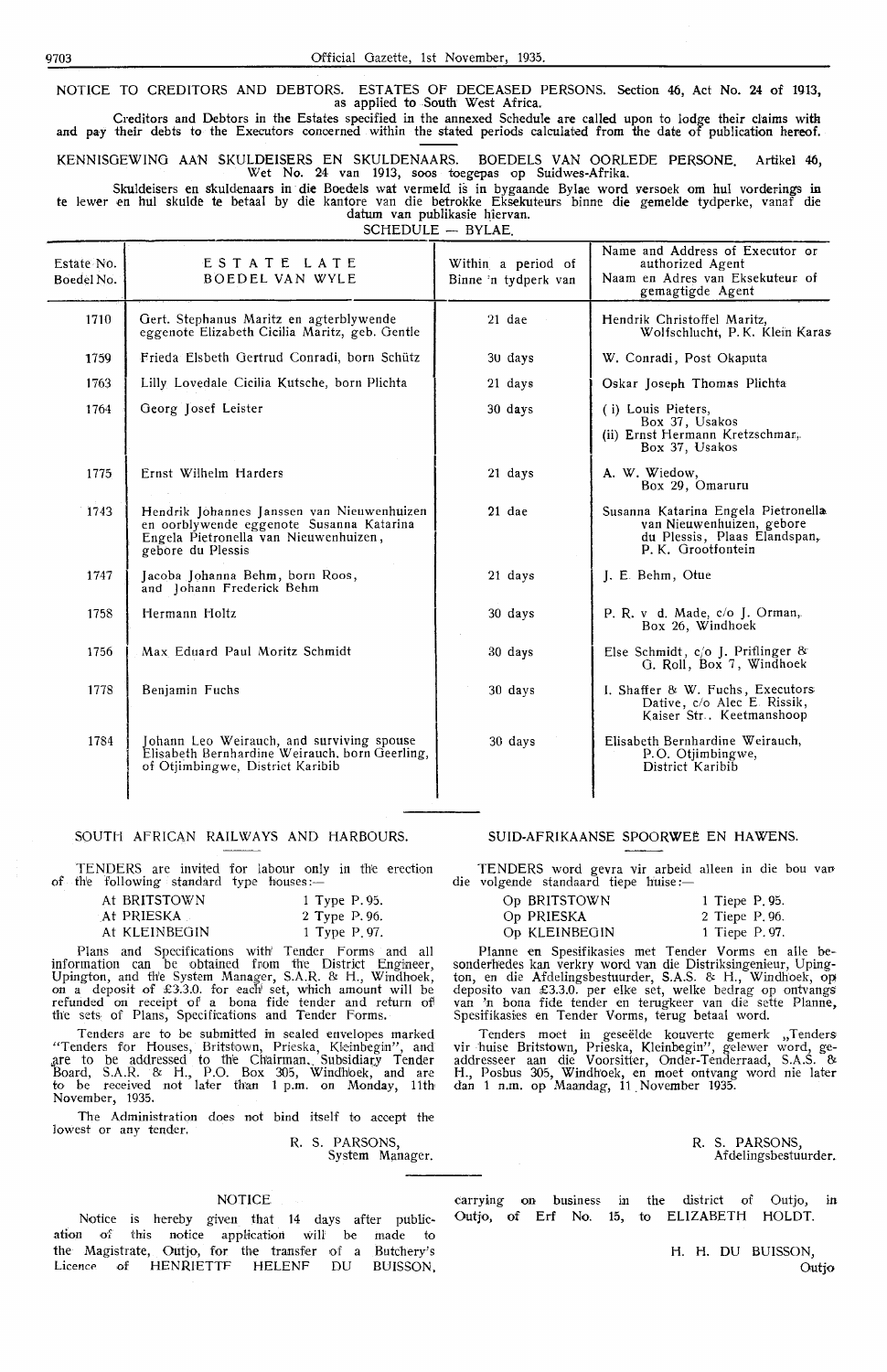#### NOTICE BY EXECUTORS CONCERNING LIQUIDATION ACCOUNTS LYING FOR INSPECTION: Section 68, Act No. 24 of 1913, as applied to South West Africa.

Notice is hereby given that copies of the Administration and Distribution Accounts in the Estates specified in the attached Schedule will be open for the inspection of all persons interested therein for a period of 21 days *(* or longer if specially stated) from the dates specified, or from the date of publication hereof; whichever may be la:er, and at the Offices of the Master and Magistrate as stated, Should no objection thereto be lodged with the Master dur.::g rhe period of inspection the Executors concerned will proceed -to make payments in accordanoe therewith.

KENNISGEWING DEUR EKSEKUTEURS BETREFFENDE LlKWIDASIE-REKENiNGS TER JNSAOE, Art,:e: :•5. Wet No. 24 van 1913, soos toegepas op Suidwes-Afrika.

kennisgewing geskied hiermee dat duplikate van die Administrasie- en Distribusierekenings in die boedels verme<br>-in die navolgende Bylae, ter insage van al die persone, wat daarin belang het, op die kantore van die Meester en die Magistraat, soos vermeld, gedurende 'n tydperk van drie weke (of langer indien spesiaal vermeld) vanaf ver-<br>melde datums, of vanaf datum van publikasie hiervan, watter datum die laatste mag wees, sal lê. As geen bes uitbetaling ooreenkomstig vermelde rekenings.

SCHEDULE - BYLAE.

| Estate No.<br>Boedel No. | <b>ESTATE LATE</b><br>BOEDEL VAN WYLE                                                                            | Description of<br>Account<br>Beskrywing van<br>Rekening | Date<br>Period<br>Datum<br>Tydperk | Office of the<br>Master<br>Meester | Kantoor van die<br>Magistrate  <br>Magistraat | Name and Address of<br>Executor or authoriz. Agent<br>Naam en adres v. eksekuteur<br>of gemagtigde Agent                          |
|--------------------------|------------------------------------------------------------------------------------------------------------------|---------------------------------------------------------|------------------------------------|------------------------------------|-----------------------------------------------|-----------------------------------------------------------------------------------------------------------------------------------|
| 1136                     | Friedrich Fritz Gerull                                                                                           | First and Final<br>Liquid. and Distr.<br>Account        | 1/11/35                            | Windhoek                           | Groot-<br>fontein                             | Frank Schliemann,<br>Swakopmund                                                                                                   |
| 1181                     | Mattheus Gerhardus Steyn<br>and surviving spouse<br>Anna Louisa Steyn of<br>farm "Kannenberg",<br>district Aroab | First and Final<br>Liquid. and Distr.                   | 1/11/35                            | Windhoek                           | Aroab                                         | A. L. Steyn,<br>Box 38, Keetmanshoop                                                                                              |
| 1627                     | Estate of the late Johannis<br>Andries Smit, also<br>known as Johannes<br>Andrias Smit                           | <b>First Liquidation</b><br>and Distribution<br>Account | 21 days<br>from<br>4/11/35         | Windhoek                           | Maltahoehe<br>яt<br>Mariental                 | A C. F. Smit, also known<br>as A. K. F. Smit.<br><b>Executrix Testamentary</b>                                                    |
| 1752                     | Daniel Andreas Pauw                                                                                              | First Liquidation<br>and Distribution<br>Account        | 1/11/35<br>21 days                 | Windhoek                           |                                               | C R. C. Fisher, Agent for<br><b>Executrix Testamentary,</b><br>c/o Justizrat Dr. Albert<br>Stark, Box 37,<br>Kaiser St., Windhoek |
| 1757                     | Johannes Martin Loeffler                                                                                         | First and Final<br>Liquid and Distr.<br>Account         | 1/1135                             | Windhoek                           |                                               | Erich Worms, c/o The Trust<br>and Estate Company<br>$(Pty)$ Ltd.<br>Box 18, Windhock                                              |
| 1706                     | Johannes Albertus Nel                                                                                            | First and Final<br>Liquid. and Distr.<br>Account        | 21 days<br>from<br>2/11/35         |                                    | Keetmans-<br>hoop                             | T. A Louw, p/a Lorentz<br>& Bone, Box 85,<br>Windhoek                                                                             |

#### WINDHOEK ROADS BOARD

Proposed deviation of District Road No. 52 -- District Windhoek

In terms of a resolution passed by the Windhoek Roads Board, it is proposed to deviate District Road No. 52 in the District **of** Windhoek to the extent described in Schedule I below.

Th'is deviation will necessitate amendments to the de- scriptions of District Roads Nos 53, 58 and 106 as at present appearing in th'e second Schedule to Proclamation No. 11 of 1933. The proposed amended descriptions are given in Schedules II, III and IV hereto, respectively.

All interested persons are hereby called upon in terms of sub-section 1 of Section 32 of the Roads and Outspans Ordinance of 1927 to lodge with me, in writing, within<br>two month's from the date of publication hereof, any objections they may have to the above.

Dated at Windhoek, this 4th day of October, 1935.

F. R. STAPLES

Actg. Chairman

Windhoek Roads Board.

#### SCHEDULE I

# *Description of Road*

District Road No. 52 from Seeis to Zeshoek No. 104, as described in the second schedule to Procla-:nation No. 11 of 1933.

*Extent of Deviation* 

from a point on District Road No. 52 on the farm Jmdraai No. 114, generally no rth-eastwards, northwards and north-westwards via the

farms Omdraai No. 114, Volmoed No. 113, Eenzaamh'eid No. 118, Zandvlakte No. 117, Kameelboom No. 119 and Smaldeel No. 124 to a point<br>where it rejoins District Road No. 52 on the last mentioned farm. ·

## SCHEDULE II

53. From a point on District Road No. 30 on the farm Otjimukona .No. 120, generally northwards via the farms Otjimukona No. 120, Rainhof No. 123, Wolffsgrun,<br>No. 122, thence eastwards via the farms Rainhof No. 123 and Smaldeel No. 124 to a point where it meets District Road No. 52 on the last mentioned farm.

#### SCHEDULE III

58. from a point on Main Road No\_ **VII** on the farm Hatsamas No, 92 north-eastwards via the farms Hatsamas No. 92, Straussfeld No. 116, and Kameelboom No. 119 to the homestead on the last mentioned farm.

#### SCHEDULE **IV**

106. From a point on District Road No. 52 on the farm Volmoed No. 113, generally north-eastwards via the farms Volmoed No. 113, Moedhou No. 112, Okapanje No. 217, and Locarno. No. 211, to the point where it connects with District Road No. 37 on the last mentioned farm.